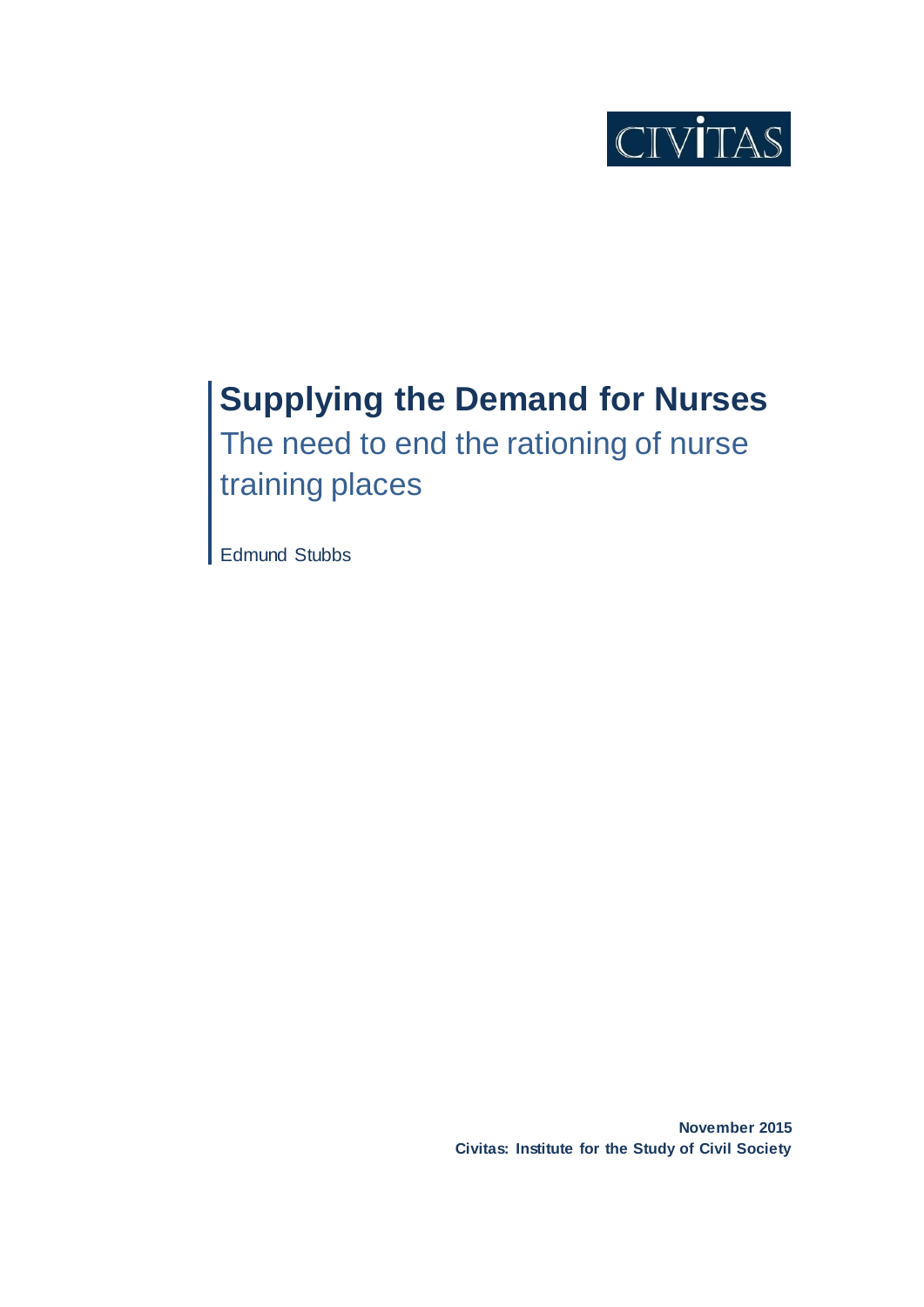**Edmund Stubbs** is Healthcare Researcher at Civitas. He studied Biomedical Science at the University of Sheffield and has a Master's degree in Health, Population and Society from the London School of Economics and Political Science. Edmund also worked as a healthcare assistant for four years at Addenbrooke's Hospital, Cambridge, and as a freelance health consultant for one year.



55 Tufton Street, London SW1P 3QL T: 020 7799 6677 E: info@civitas.org.uk

Civitas: Institute for the Study of Civil Society is an independent think tank w hich seeks to facilitate informed public debate. We search for solutions to social and economic problems unconstrained by the short-term priorities of political parties or conventional w isdom. As an educational charity, w e also offer supplementary schooling to help children reach their full potential and w e provide teaching materials and speakers for schools.

Civitas is a registered charity (no. 1085494) and a company limited by guarantee, registered in England and Wales (no. 04023541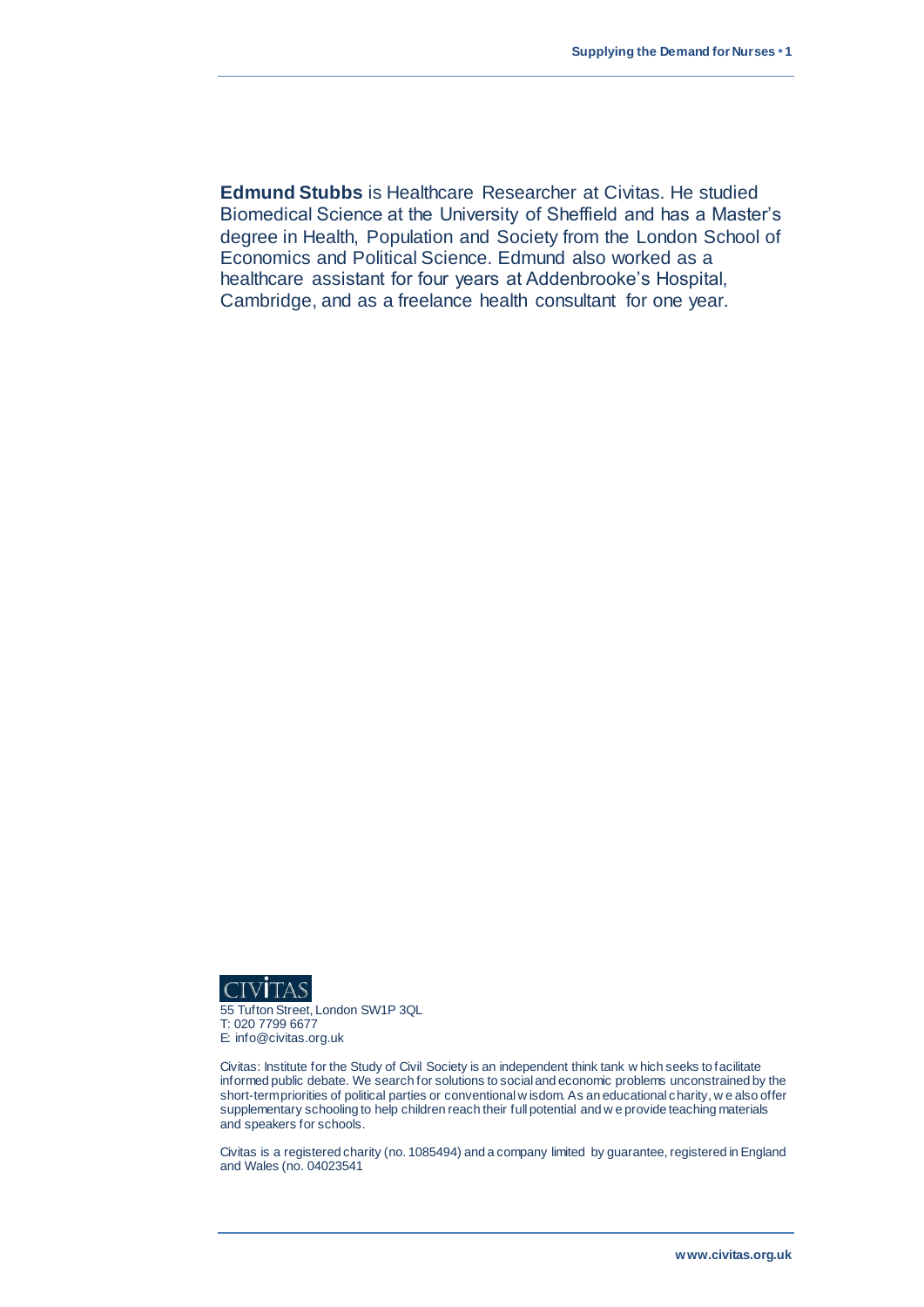# Executive summary

- 1. Government-imposed limits on the number of people who can train as nurses should be brought to an end. The NHS should no longer meet the full cost of nurse training out of annual budgets; instead prospective nurses should be able to obtain student loans. On successful completion of their courses, these loans could be repaid on their behalf by Health Education England (HEE) when nurses continue work for the NHS after graduating. University course admission numbers are not usually limited and it seems unfair to do so for nursing degrees.
- 2. Such a policy would ensure that the nursing profession continues to attract high quality candidates while not excluding those suitably qualified who are presently denied training by central quotas.
- 3. More young people will gain the opportunity to pursue a nursing career (presently there are far more applicants than there are training places). The increased number of nursing graduates would reduce the NHS's current dependency on overseas-trained and agency nurses. The government and relevant NHS bodies must commit themselves to providing the necessary clinical placements for the expected extra students.
- 4. This proposed transfer of educational funding from NHS annual budgets to the student loan system has the potential to release substantial funds; up to a maximum of £685 million annually, amounting to over £2 billion throughout the three year window before loan repayments must be made on behalf of the first students graduating under the proposed scheme. This sum is urgently needed to help the NHS cope with rising demand. If this new method of educational funding was similarly applied to allied health professional roles (such as radiographers, podiatrists and speech therapists), as much as £2.72 billion could be released collectively over the same three year period.
- 5. If the independent sector (in order to compete with the NHS as an attractive employer for new nurses) were to offer a similar student loan repayment scheme, this might effectively save the NHS money as the private sector would then effectively be paying the education costs of those nurses who chose to leave the public sector.
- 6. The proposed student loan repayment system, while not affecting their right to do so, might act as a disincentive for domestically trained nurses to work in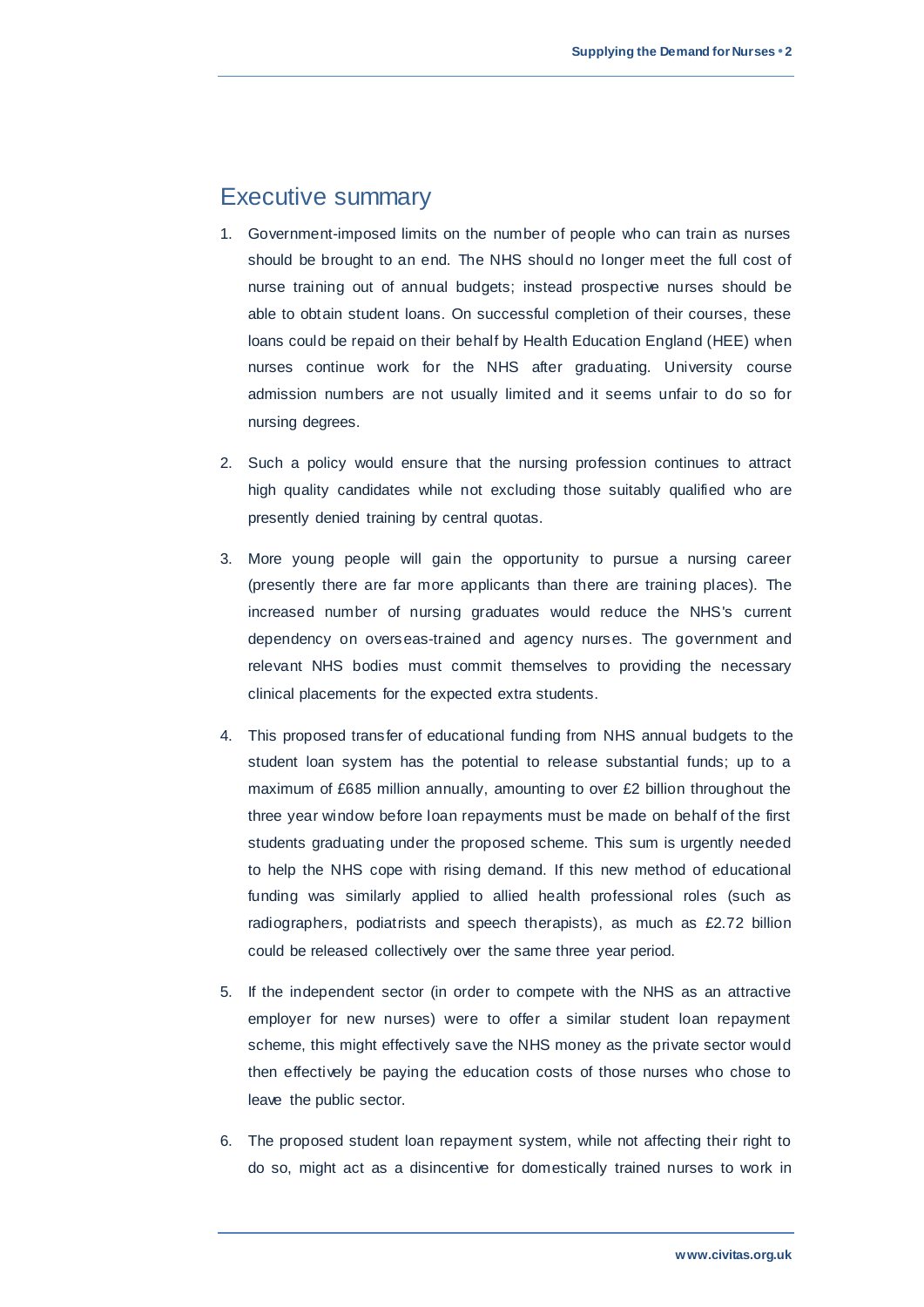other countries, the so called 'Brain Drain', as they would, as a consequence, no longer be eligible for NHS student loan repayment; reducing one current cause of NHS staff depletion.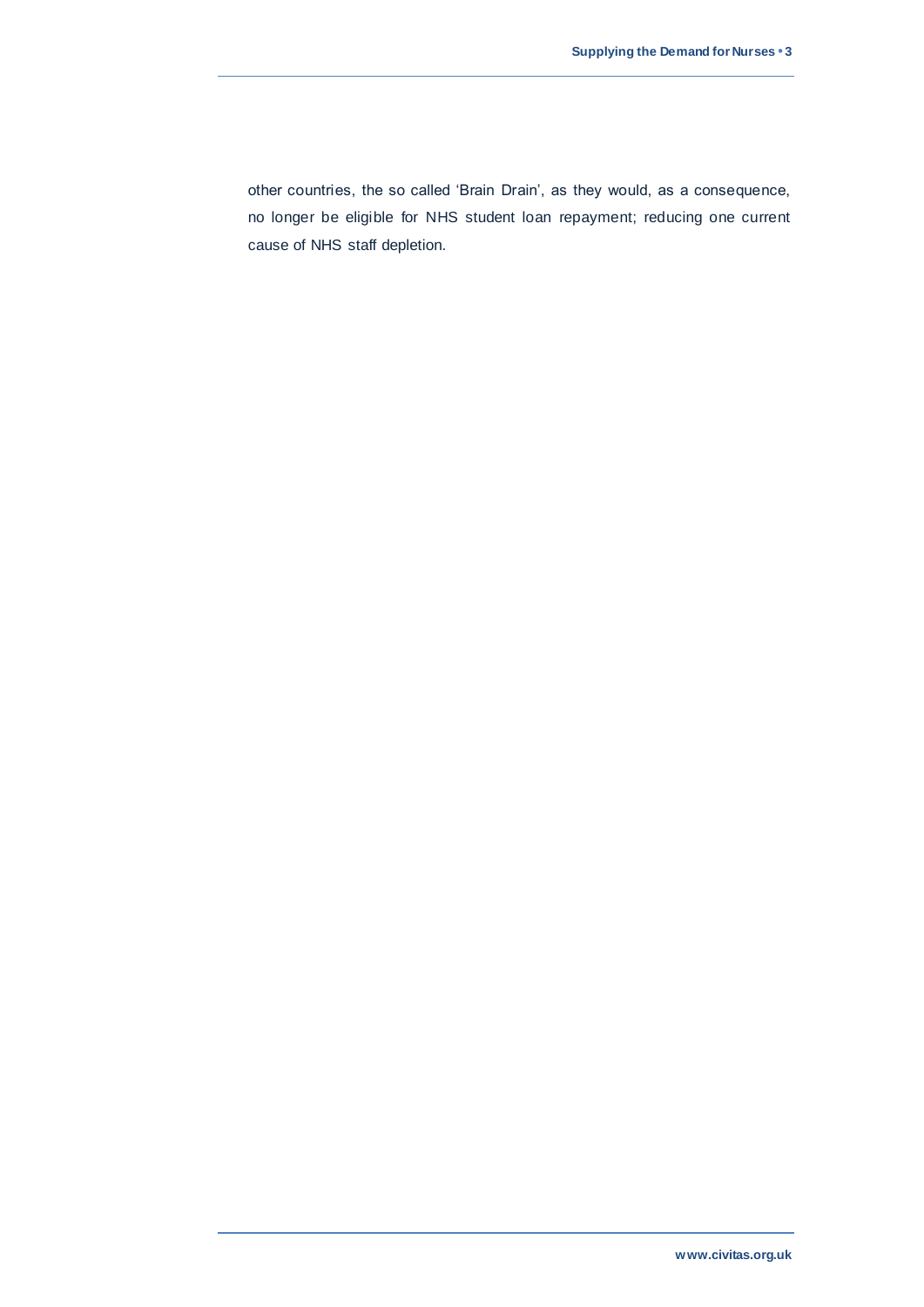### **Introduction**

Each year Health Education England (HEE) commissions universities to train an agreed number of nurses. However, at the same time as we have regulation of trainees in relation to perceived need there is also a serious lack of trained nurses.<sup>1</sup> Consequently, every year, substantial numbers of nurses are recruited from overseas (despite nursing courses in the UK being vastly over-subscribed) and there continues to be a heavy dependency on agency staff. This implies that such rigorous, centralised, control of nurse training numbers is detrimental to the service. Agencies, knowing that nurses are in short supply, charge fees substantially above NHS pay rates. Annually, well over 200,000 applications for UK nursing courses are made<sup>2</sup> and, although many candidates apply for more than one nursing course, there are still estimated to be, at least, 54,000 British applicants seeking to study nursing each year.  $3$  With only 21,769 of these accepted last year, and only 22,638 planned to be accepted in 2015/16, this leads to many home applicants being denied a training opportunity. Some of these will be underqualified, but others who could have contributed much to the sector over long careers will, as a consequence, seek other occupations, often less suited to their ability and interest. For a government committed to helping people 'stand on their own two feet as the most effective poverty tackling measure' and 'making work pay' it seems nonsensical to deprive thousands of enthusiastic young British people of a career in nursing while employing trained nurses from other countries to make up shortages, augmented by expensive and sometimes unreliable temporary staff. A commitment to end long term youth unemployment by creating two million jobs over the term of the next parliament was a prominent feature of the Conservative party's pre-election manifesto. To limit nursing training places to a level below that required for an adequately functioning NHS makes little sense either economically or politically.

The morality of expensively recruiting nurses trained overseas to the probable detriment of the health services of those countries is also highly questionable. What is needed is a more flexible method of funding nurse training. In the rest of the higher education sector university course admission numbers are not so limited. Often graduates seek employment in fields highly unrelated to their qualifications. For example, history and psychology graduates often work in a plethora of different industries and specialisations unrelated to their original course content due to a lack of career opportunities in careers linked to history and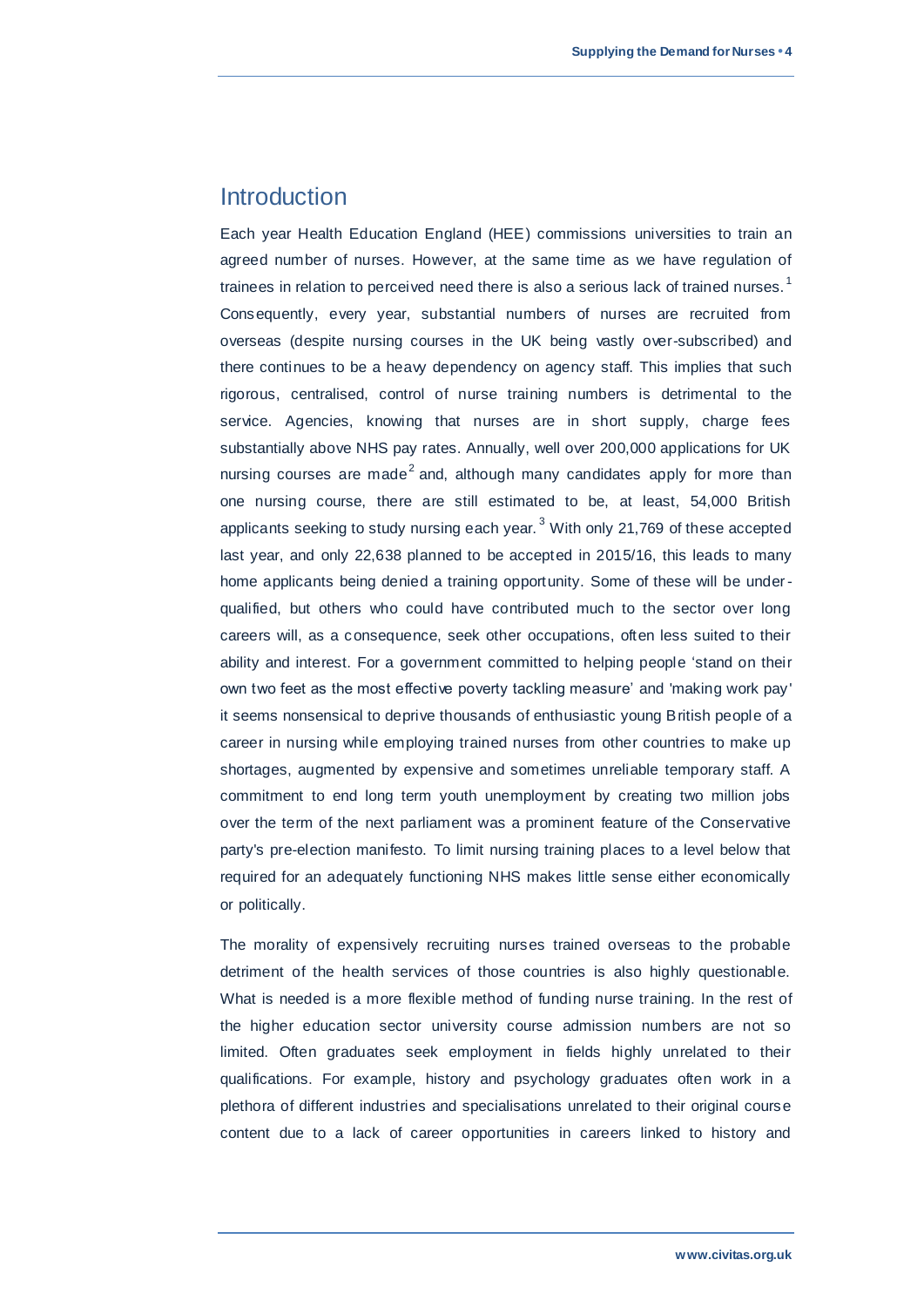psychology. It seems therefore nonsensical to limit nursing degree places, as well as those for other allied health professional roles.

This report suggests altering the way Health Education England (HEE) finances nursing education; from the present arrangement, where nurses' tuition fees and bursaries for living costs are paid up front, to a system where nursing undergraduates can take out student loans in the way that they would for any other university course. However, unlike conventional student loans, the NHS would agree to pay back the loan for nursing graduates if they commit to work for the organisation after graduation. This proposal would move the cost of nursing education from representing an item of immediate NHS expenditure, to an item on the Department for Business Innovation and Skills' balance sheet, a sum being steadily paid off by HEE on behalf of the Department of Health. The proposed scheme thus ends the need for any constraint on nurse training numbers. Trained nurses who choose employment in the private sector might well similarly have their student debt repaid as their employers are likely to wish to compete with the NHS in recruitment. In fact, an increased supply of nursing graduates is likely to put the NHS in a better position when recruiting nurses, as increased competition in the sector generally and a consequent lack of unfilled vacancies, would ensure that agencies were no longer able to hold the NHS to ransom. If the NHS were to reimburse the student loans of its nurses this would serve as a disincentive for UK trained nurses to seek work abroad (the so called 'Brain Drain'), as by doing so they would no longer qualify for loan repayment. Lastly, the proposal offers a substantial and immediate extra funding boost that the NHS sorely needs to implement NHS England's Five Year Forward View plan. In effect, the proposed change would yield three years free from nurse education funding requirements (HEE allocates £685 million per year for nurse tuition fees and bursaries) This would mean the NHS could have anything up to a little over £2 billion extra to spend over the three years before making repayments on behalf of the first nurses to benefit from the new scheme.

A similar loan repayment system could be instituted for other courses, including the allied health professions, ranging from physiotherapists and podiatrists to dieticians and speech and language therapists. If the scheme was extended to cover the over 7,000 commissioned university places available for such roles, this could easily generate an extra £222 million per year releasing a total of over £2.7 billion during the three initial training years, when combined with nurse education savings.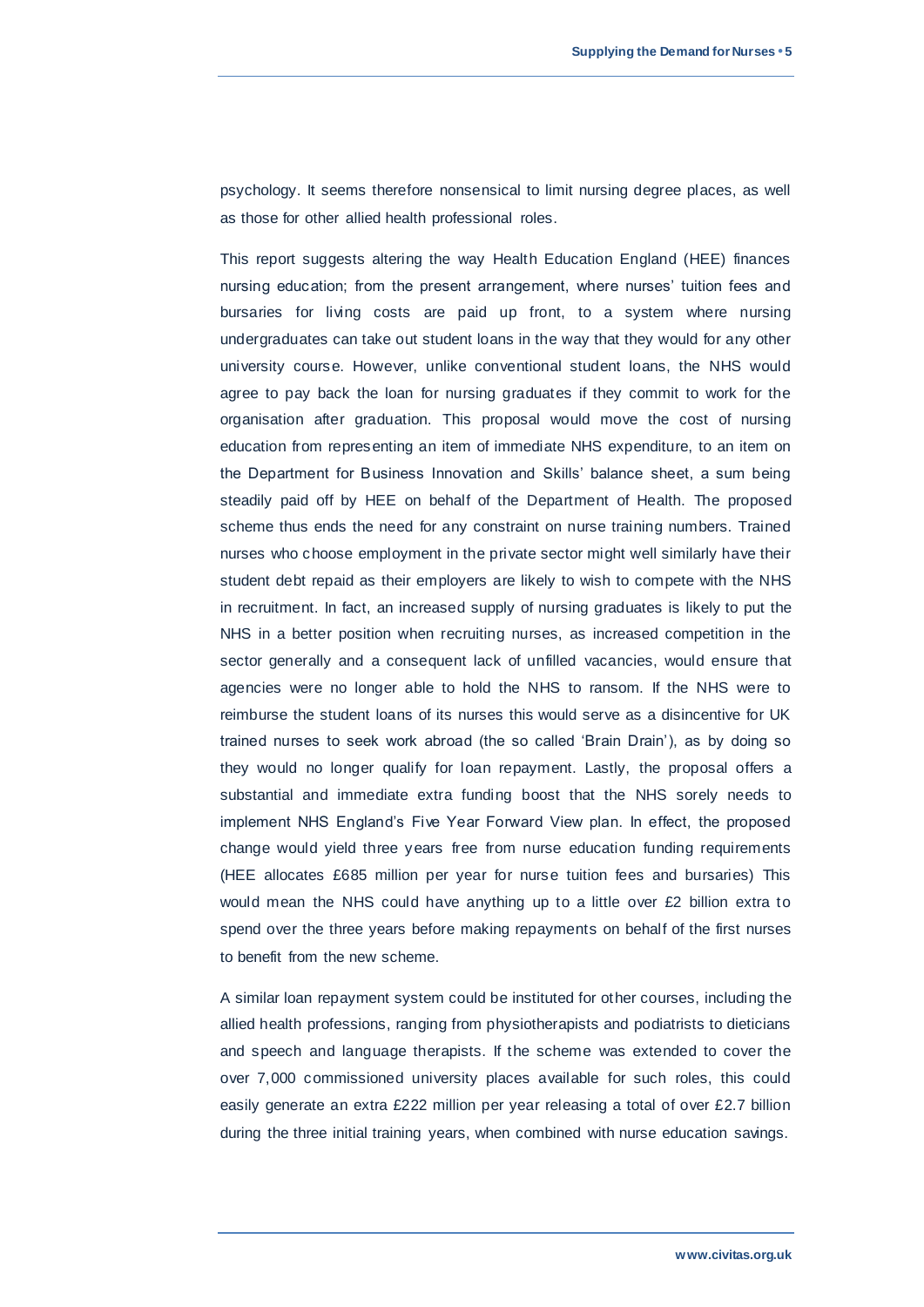# The case for training more nurses

### Deciding how many nurses to train

In 2009 the government announced that all new nurses must have a degree,  $4$  and that this degree would replace the two or three years of 'in house' training which formerly gained a nursing diploma. The degree was supposedly designed to better equip nurses for work in a rapidly changing NHS and included, as part of its structure, practical training periods spent in community placements.<sup>5</sup>

Annually, NHS Trusts try to predict how many staff they will need in the future and liaise with 13 Local Education and Training Boards (LETBs) - committees of representatives from local providers under the umbrella organisation of Health Education England (HEE) - to try and ensure appropriate numbers of future staff commence their training each year.<sup>6</sup> HEE's role is to allocate student places to English universities that the organisation and its sub-bodies will fund. There are financial penalties in place for universities which do not manage to recruit this required number. However, in reality, due to high demand for courses, this has never proved an issue.<sup>7</sup>

There are currently no course fees required of students studying to become nurses as tuition is funded by the department of health via HEE. In addition, a £1,000 grant is awarded to nursing students who can also apply for a bursary to cover living costs.  $8$  Bursaries are means tested and are given up to a maximum of £4,395 per year, for which around 92 per cent of students are eligible (£5,460 in London).<sup>9</sup> In total, HEE has allocated £253 million towards awarding such bursaries in its 2015/16 budget.<sup>10</sup> Universities are given a nationally agreed benchmark subsidy by HEE to train each nurse. There are three different rates of subsidy depending on whether the nursing degree is being studied for outside London, in the London area, or in inner London. The benchmark tariff ranged from £8,315 to £8980 for the academic year 2013/14. In total, it is estimated that to train each nurse in England costs HEE around £51,000.<sup>11</sup> These current arrangements date from 2002 when they were introduced in reaction to a national audit office report intended to bring greater consistency to the funding of health workers' education.<sup>12</sup> Presently, criticism of the benchmark tariff is common among universities, which are required to monitor the 2,300 hours of practice placement and deliver the 2,300 hours of academic content over three years. They complain that government subsidies for training do not actually cover these costs. The Council of Deans for Health, the body representing the university nursing schools of England, has claimed that the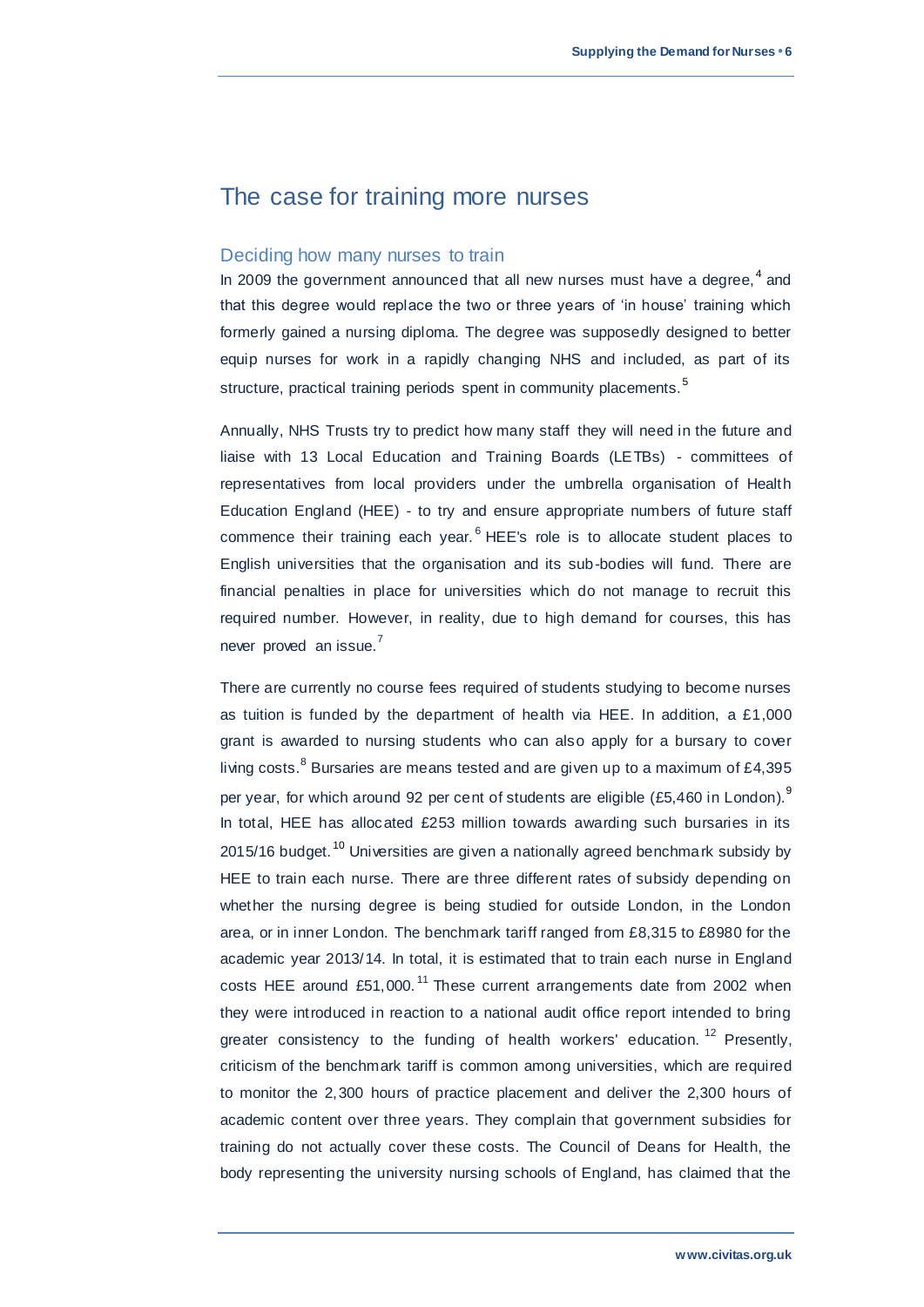shortfall might be in the order of £1,000, and they claim that consequently, many universities are forced to cross-subsidise nursing courses from other departments.<sup>13</sup> HEE acknowledges this problem, admitting a disparity between the cost of providing education and the subsidy offered to universities, of between 7.6 and 11.5 per cent.<sup>14</sup> HEE states that it spends over 88 per cent of its budget on future workforce training and thus offers as many places as it is able to.<sup>15</sup> Any decision to train more nurses, could only be facilitated by the Department of Healt h increasing HEE's budget allocation.

The relationship between healthcare trusts and LETBs is extremely important. HEE and its local bodies implement a five year demand forecast, necessary because of the long period before accepted students can become fully functioning staff members. However, for some specialties, including nursing, it is suggested that this might be replaced by a rolling, three-year commissioning plan.<sup>16</sup> These are based on demand predictions supplied by large hospitals in the form of annual workforce plans supported by advice from local authorities, CCGs and the social care sector (see Figure 1).<sup>17</sup> The principal criteria for assessing how many training places are required is the analysis of historic workforce trends, how much the population and its needs are changing, how changes to the way services are designed might affect demand from different groups and the affordability of training. Throughout the year a series of meetings are held by the LETB when training requirement forecasts are reviewed and revised by all stakeholders. Some forecasts are profession-specific while others are multi-professional.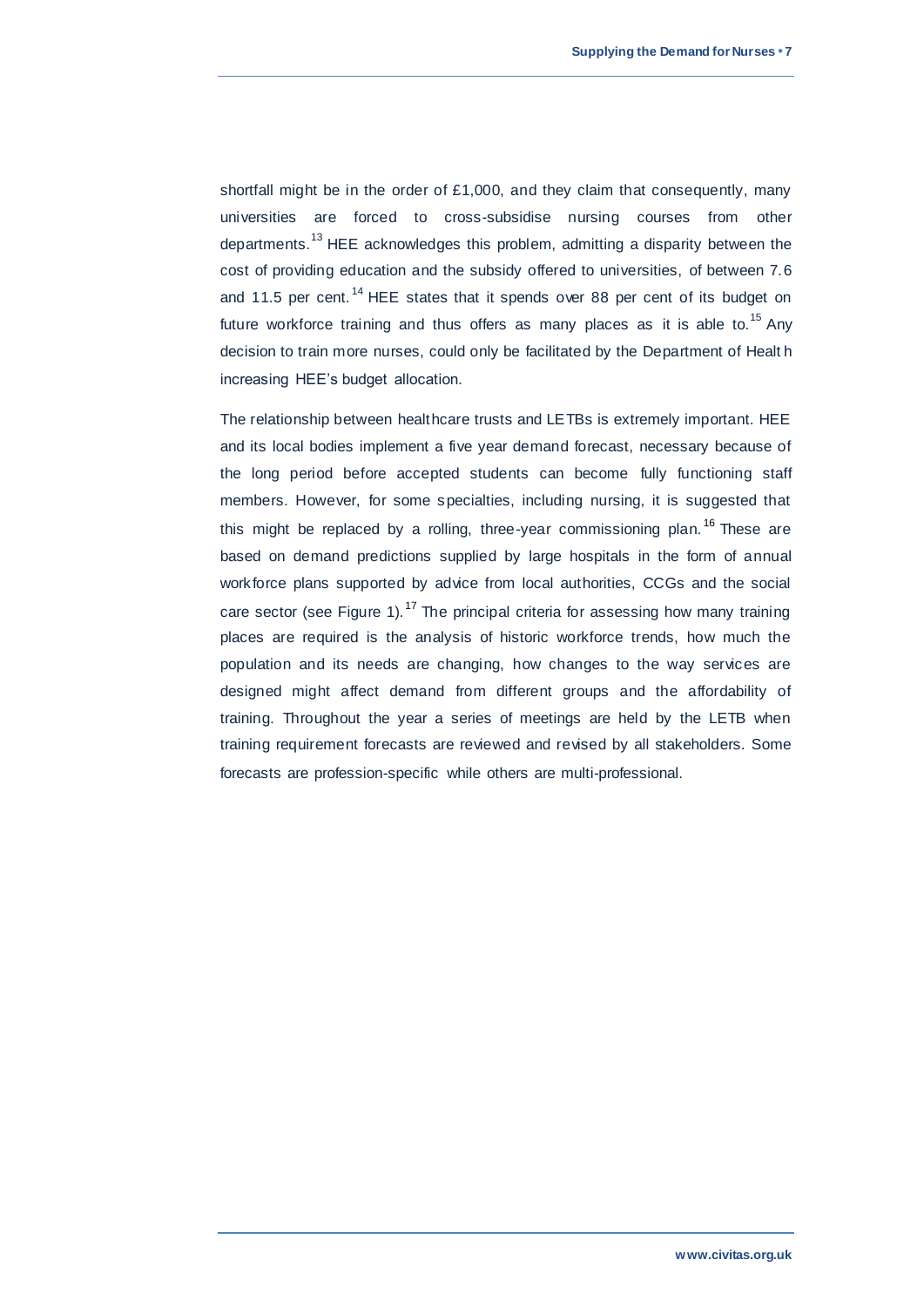

Figure 1. Annual decision making cycle for future training numbers. (Adapted from HEW Education and Training Plan 2016).18

One factor which inhibits how many nurses can be trained each year also applies to all staff who must be clinically trained. They each need to be assigned practical placements in a clinical environment. Indeed, finding enough placement opportunities for all staff training is a major challenge. Health Education Wessex has expressed the concern that, as the NHS gradually increases its use of 'any qualified provider', independent sector provision of services might make it ever harder to assign trainee nursing staff placements.<sup>19</sup> They cite the fact that training 50 extra nurses each year would require an additional 1,000 weeks of placement within the system each year.<sup>20</sup> Thus, in addition to the cost of funding each new nurse's education it should be considered whether our health system can logistically support their time in placement. Even if the quantity of trainees increases such issues could easily affect the quality of their training. On the other hand, if student nurses are well managed and encouraged to become part of a clinical team they can easily 'earn their keep' by immediately sharing the workload of Health Care Assistants (HCAs) while slowly gaining competencies in additional tasks, a great help to nursing staff.

Placement tariffs are paid to providers who place students in temporary practical training positions. The student nurses themselves are not paid for the work they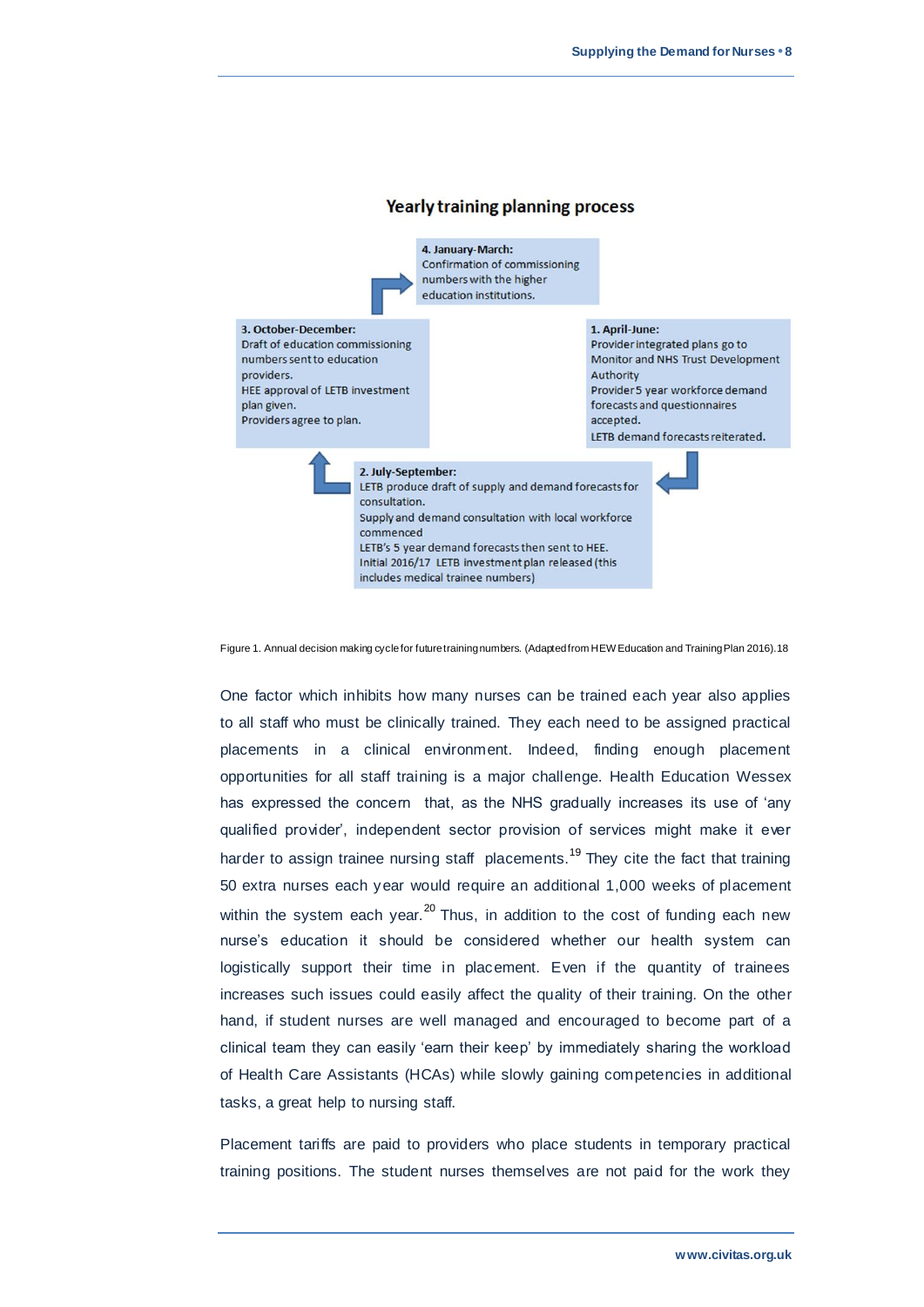carry out while on placement, despite half of their 4,500 hours of training required to be practical.<sup>21</sup> Trainees work the normal shift patterns (mornings, evenings and nights) of the organisation to which they are assigned,  $22$  essentially giving the NHS a free staff resource highly beneficial to the service. Despite this, in 2015/16 HEE will spend  $£88m$  on placement tariffs.<sup>23</sup> This tariff covers the costs of direct staff teaching time, access to library services, administration costs, educational supervision, pastoral support, accommodation costs and more. LETBs have inherited the historical arrangements for financing such placements from regional authorities. Because of this, how placement providers are paid in each area of the country differs. In some locations, placement providers are paid through a learning and development agreement directly made with providers, whereas in others HEE works with individual universities to facilitate the payments. $^{24}$  Each placement must meet quality standards estabished by regulators to ensure appropriate clinical mentoring and support for appropriate direct clinical training.<sup>25</sup> However, it seems nonsensical for trainees, who undertake a substantial body of unpaid work to cost HEE commissioners a minimum of £3,175 per non-medical placement.<sup>26</sup> Under the propsed scheme, providers might have to accept less payment per student in return for having more of these completely unpaid but highly useful trainee nurses in their organisations.

### The demand for more nurses

Presently, there are around 377,000 qualified nurses working for the NHS, 18,432 more than ten years ago. $^{27}$  NICE recommends a maximum safe nurse vacancy level of five per cent of optimum requirement, however collectively, NHS trusts currently operate with a vacancy rate of around ten per cent.<sup>28</sup> HEE is pursuing a long-term goal of training increased numbers of nurses to practice in the community rather than the acute sector, reflecting concern that in recent years the acute sector has been 'growing at the community sector's expense'.<sup>29</sup> HEE's Community Nursing Action plan aims to ensure that a minimum of 5,000 extra professionals join community and primary care programmes by 2020.<sup>30</sup> In spite of this initiative, unfortunately there seems to be little public or political will to facilitate necessary changes to the structure of services in order to allow more care to be accessed in the community thereby avoiding hospitalisation. Possibly a shift in the public's idea of what truly effective healthcare represents is first required.<sup>31</sup> Presently, if the provisions of HEE's Community Nursing Action Plan were to be fully implemented, the supply of acute nurses would remain woefully below the anticipated demand (see figure 2).  $32$  A lack that would undoubtedly have to be filled by nurses recruited from abroad and agency staff.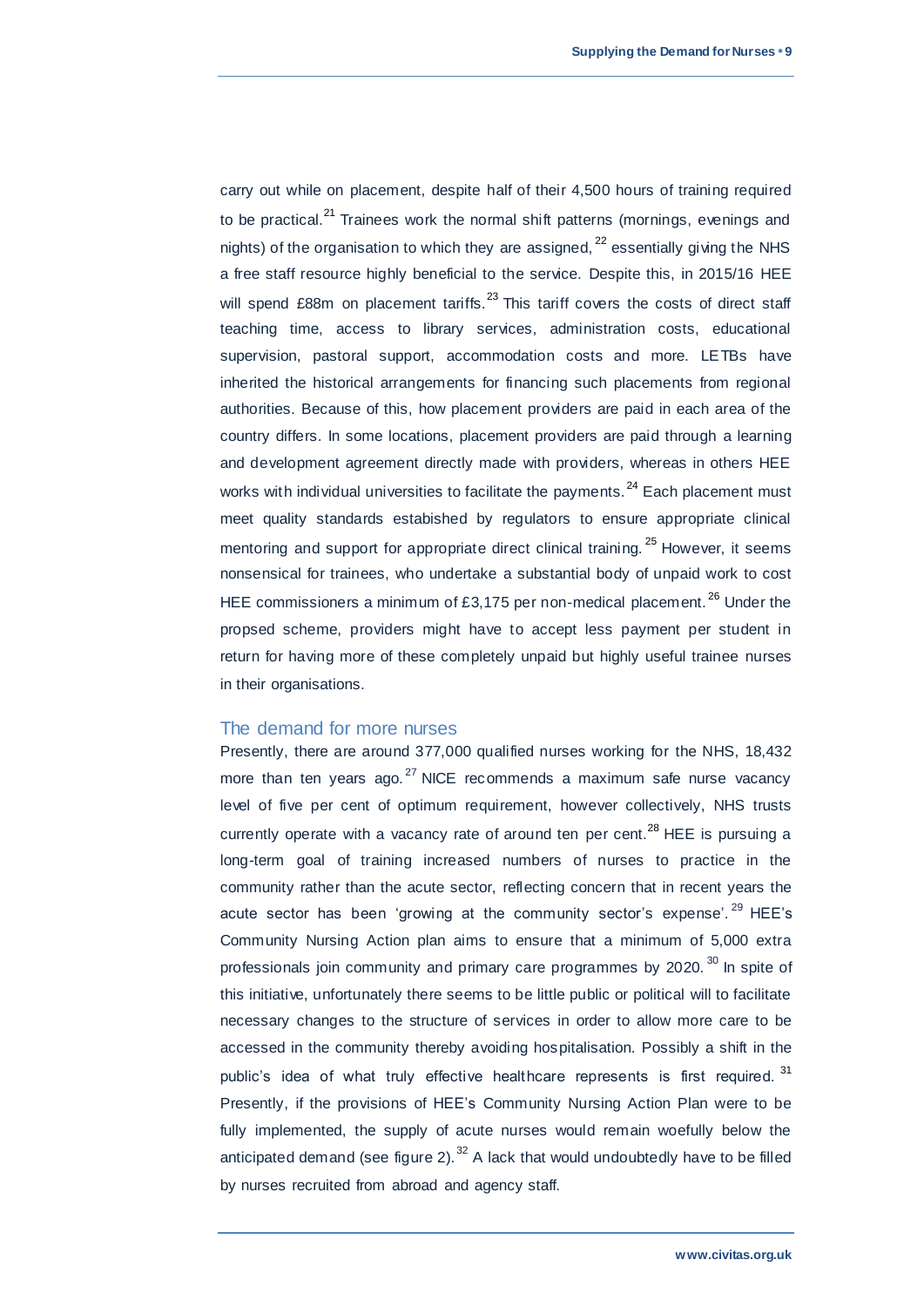

Figure 2. Adult Acute Nursing – Forecast Workforce Supply 2010 to 2019.33

HEE has recently attempted to increase nurse university places achieving an augmentation of 13.6 per cent over two years. $34$  This has brought trainee numbers back to more reasonable levels, after earlier reductions amounting to 8,000 places.<sup>35</sup> Currently there is a surplus of would-be trainees and a shortage of trained nurses.

HEE also administers a 'return to practice' campaign to re-train nurses who have previously left the profession at the cost of only £2000 per returnee. The programme has succeeded in helping trusts to fill immediate vacancies, without their having to wait for new staff to be trained. $36$  Around 90 such retraining courses have been run around the country, attracting hundreds of previously trained staff back into practice.<sup>37</sup>

### Contradicting government ideals?

In its 2015 manifesto, the Conservative party placed a strong emphasis on the importance of allowing individuals to support themselves and their families through employment. They promised to 'generate jobs and higher wages for everybody'.<sup>38</sup> A career in nursing is one in which individuals can support themselves throughout life. It is a job which benefits the rest of society, supporting individual and communal wellbeing. It is likely that, once qualified, nurses will be readily employable for the rest of their lives, even if they temporarily leave clinical practice to work in other sectors or for family reasons. In the light of the present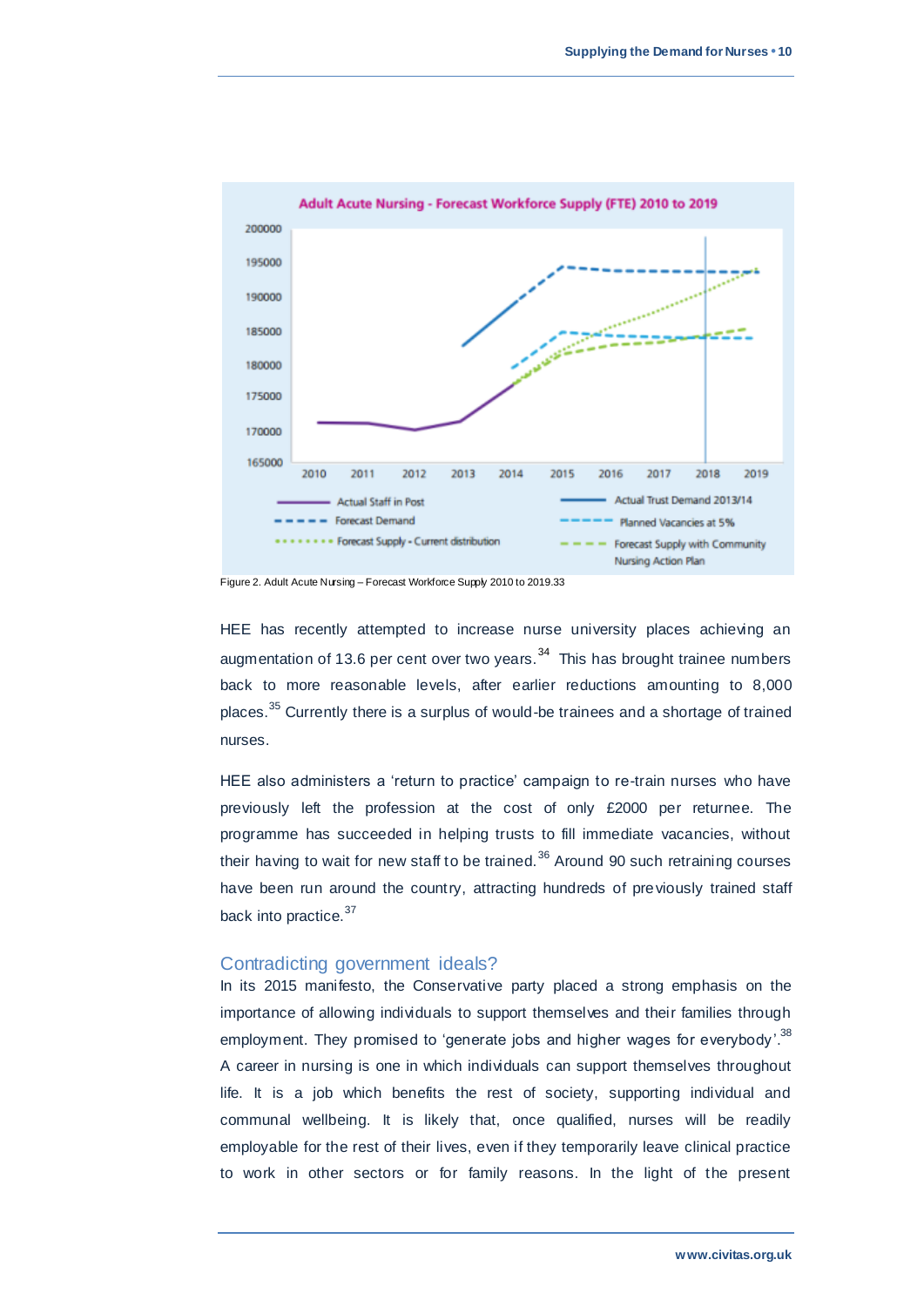government's pledge to 'help you secure your first job', training more British candidates as nurses seems an obvious way to ensure employment for thousands of young people. Staff recruited from overseas often, through no fault of their own, decide to return to their home countries and some are forced to do so by the application of immigration restraints. With many such staff entering and leaving the clinical workforce, it seems almost inevitable that the quality and safety of patient care must suffer.

### NHS nurses: how many are needed and where do they come from?

There are currently over 680,000 nurses and midwives on the Nursing and Midwifery Council's (NMC's) register,  $39$  with the number of new UK entrants reaching a ten year high of  $22,730$  in  $2013/14$ . <sup>40</sup> The year  $2014/15$  has seen slightly fewer entrants to the register at 20,334. In addition to these, during the same year, 7,518 became registered after migrating from the European Economic Area (EEA) and 665 from further overseas. In the previous year the figures were 5,388 and 840 respectively.<sup>41</sup> In total, 28,517 nurses and midwives (midwives make up 17 per cent of these) have become registered to work in the UK during the last year, a far greater number than the number of UK candidates who began training (21,769). Although it is impossible to know how many of these work for the NHS and how many within the independent sector, it can be assumed from the fact that private healthcare represents only 16.5 per cent of total healthcare expenditure in the UK that the proportion in this latter sector is not high. $^{42}$  General NHS vacancy rates have remained at around 6.5 per cent in recent years, <sup>43</sup> with vacancy rates specifically for nursing staff somewhat higher at ten per cent<sup>44</sup> and in London higher still at a worrying 14 per cent.<sup>45</sup>

Largely in response to the Francis report on the Mid-Staffordshire NHS Foundation Trust which explicitly stated that inadequate staffing levels had substantially contributed to its failings, and also in response to the Berwick report, <sup>46</sup> the National Institute for Health and Care Excellence (NICE) in 2014 issued guidance on safe levels of nurse staffing in English Hospitals. As the guidelines recognise that no ward, or department's requirements are exactly the same and that patient need differs from day to day, it has recommended m atching patient need to staff numbers using 'red flag' indicators to suggest when more staff might be required.<sup>47</sup> Red flag events include instances of patients being left without essential care such as pain relief or visits to the bathroom.  $48$  If a red flag event is observed, immediate escalation of staff numbers is advised.<sup>49</sup> NICE also stipulates that a ratio greater than eight patients to each nurse is inadvisable in most hospital environments and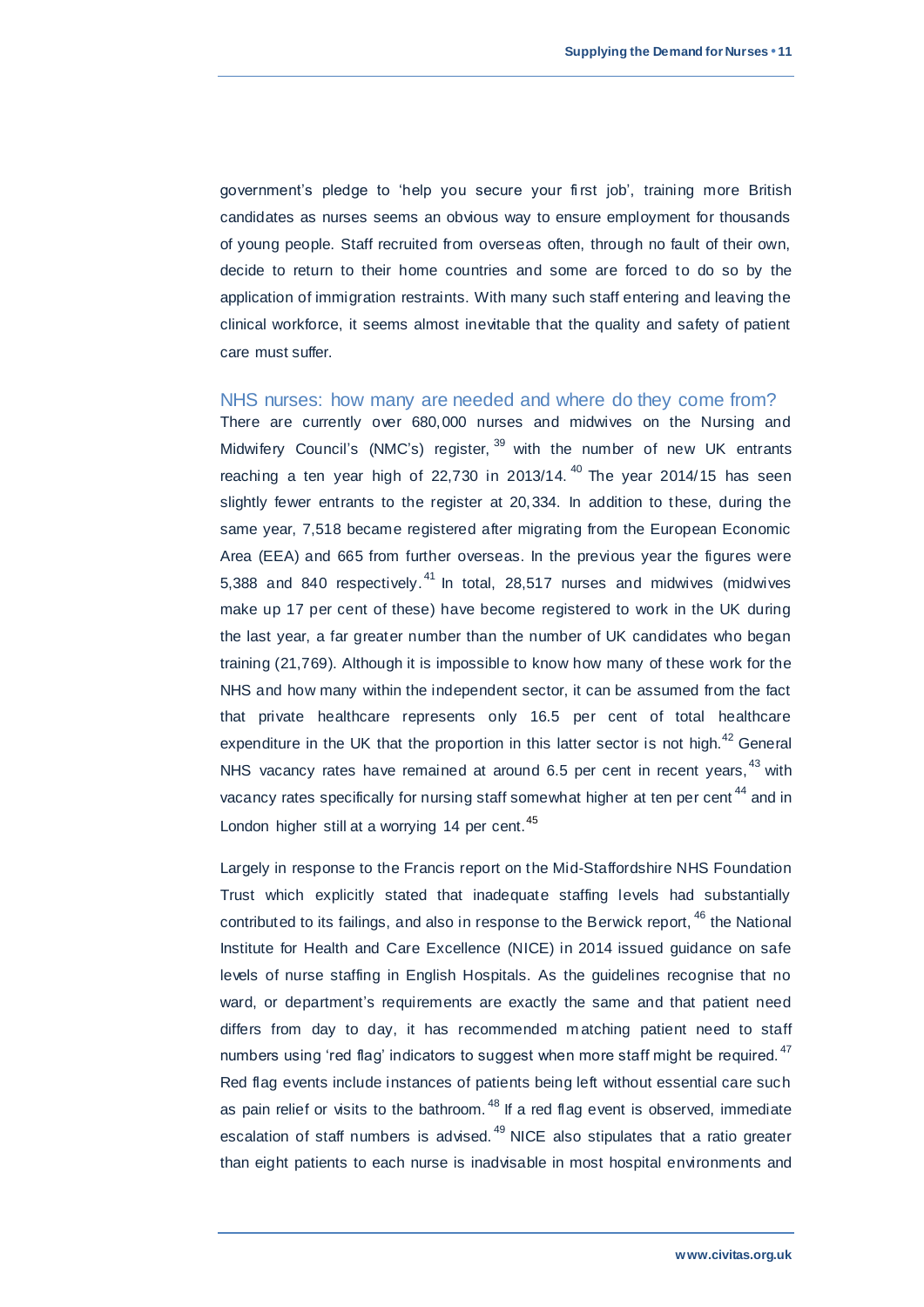that, when worse ratios are spotted, workforce managers should take remedial action.<sup>50</sup> All NHS hospitals must now record and release information on nurse staffing levels on each ward, and publicise how many shifts are needed to reach the levels agreed upon.<sup>51</sup> These measures have resulted in a situation where over half of surveyed trusts are looking to increase the numbers of nurses employed, with many citing the publication of NICE's guidelines as the primary reason for doing so. $52$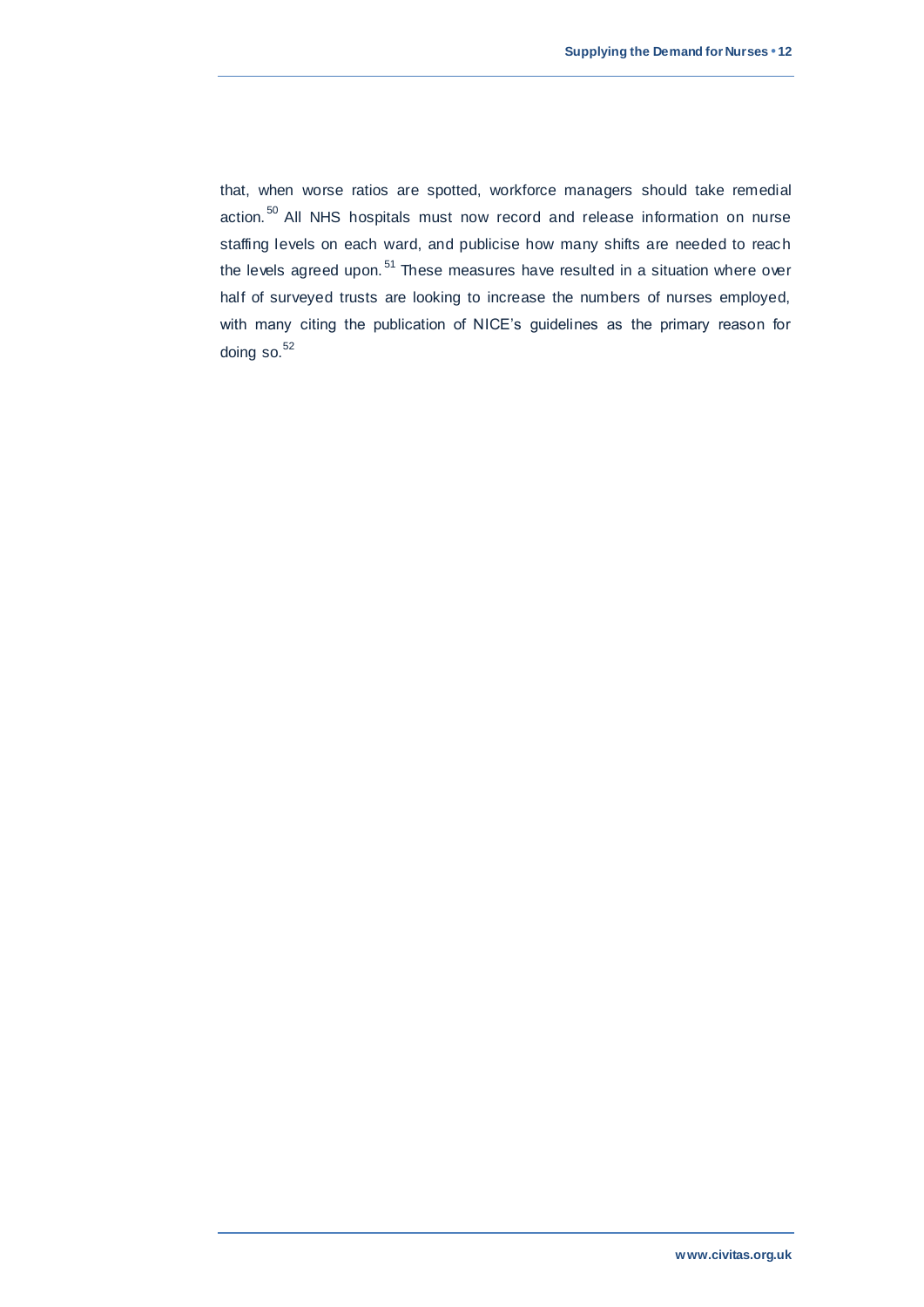# The implications of employing agency nurses and of recruiting from abroad

Agency staff will always be needed in emergency situations where unforeseen absences or escalated demand occurs suddenly, or to fill staffing shortfalls during holiday periods. Nevertheless, at present a serious staffing crisis exists, with over £1 billion being spent on agency staff (excluding the most expensive of these, locum doctors) in the last year.<sup>53</sup> This expenditure has risen from £270 million in 2012/13.<sup>54</sup> The frequency of such employment is indicated by a survey conducted by the trade union Unison which found that 45 per cent of NHS staff regularly work alongside agency workers.<sup>55</sup>

Such huge expenditure is impossible to maintain in the long term and especially in relation to the exponential rate of its increase. There are also obvious safety concerns when temporary staff, unfamiliar with their surroundings, are required to begin work after only a few minutes' induction, if any. Such employment, often limited to a single day, makes it virtually impossible for them to get to know patients, relying instead solely on nursing notes or on brief exchanges with busy permanent staff, ultimately making patient experience poorer and compromising safety. In addition, the morale of permanent staff can be effected as agency staff are always better paid for performing the same duties and having the same level of responsibility, if not less. Further, the frequent employment of temporary staff often has a negative effect on team spirit and comradeship amongst staff on the ward. Forming relationships with staff members is of great comfort to many patients, especially in specialisms such as mental health.<sup>56</sup> Teamwork is especially important in a crisis situation where staff have to work quickly and efficiently often to save a patient's life.

Although recruitment from aboard has fallen sharply from the levels of the early 2000's, where as many as 15,000 foreign-trained nurses were entered onto the UK nursing register each year, between the years 2009-10 and 20014/15 the proportion of nurses recruited from abroad has again risen significantly; from 11 to 29 per cent.<sup>57</sup> Of 49 surveyed healthcare providers in 2014, 45 per cent were found to have actively recruited from outside the UK in the last 12 months and 51 per cent were considering doing so in the forthcoming year. Spain, Ireland and Portugal are currently the most popular recruiting grounds<sup>58</sup> with the composition of EU and non-EU new entrants switching from being almost completely non-EU in 2003/4 to the opposite a decade later.<sup>59</sup> This change has mainly been the result of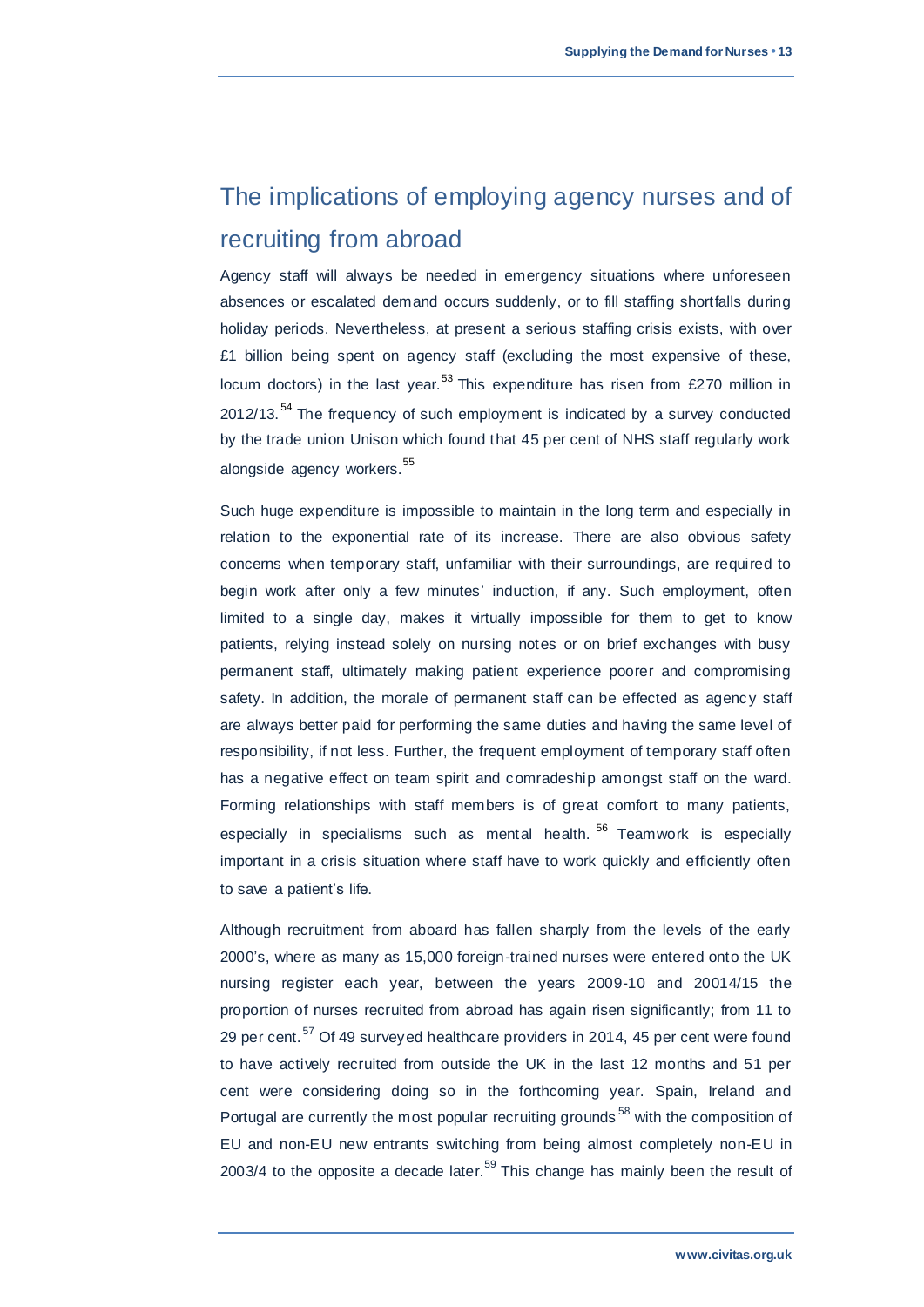stricter immigration laws and far more costly requirements for non -EU nurses to be registered with the NMC.<sup>60</sup> Recruiting from abroad is often seen as an easy option for providers as minimal training costs are required. Nevertheless, overseas recruitment per nurse can still prove expensive, estimated at between £2,000 and £12,000 depending on the location of recruitment and the number of nurses recruited during any trip. <sup>61</sup> The average cost for each EU recruitment is estimated to be between  $£2,500^{62}$  and  $£3,000$ .<sup>63</sup> It is also worth stating that, especially from countries such as Spain and Portugal, most experienced nurses who wished to do so, have now found jobs in recruiting countries, and thus many are already employed by the NHS. Subsequent recruits from such countries tend to be more recently graduated and have far less practical clinical experience. <sup>64</sup>

The government's recently introduced pay threshold for non-EU nurses threatens the security of many such nurses recruited in the early 2000's. This measure, which will require all those who are not earning over £35,000 after six years in this country to leave, will force many nurses, still not earning above this figure, to return to their countries of origin.<sup>65</sup> The Royal College of Nursing (RCN) estimates this to be a waste of the approximately £20 million that was spent on their recruitment and will lead to the potential loss of 3,365 trained nurses.<sup>66</sup> Even without the difficulty of conforming to immigration regulations, hospital trusts are struggling to retain nurses recruited from overseas, sometimes even losing a majority of new recruits within their first year of work, undermining efforts to build effective clinical teams and in turn leading to the employment of ever more agency staff.<sup>67</sup>

Senior nurses, especially in disfavoured specialities such as A&E remain in short supply. If a workforce was recruited in this country rather than relying on stocks of overseas trained nurses the NHS would benefit from having committed staff more likely to remain in the service for the entirety of their careers and thereby attain more senior grades. Nurses learn on the job, becoming ever more valuable as they gain seniority. This is why retaining such individuals is so important; these are the professionals who best know the procedures of the NHS and the hospital in which they work, often gaining experience of the treatment of rare and complex diseases and knowing how best to respond in emergency situations.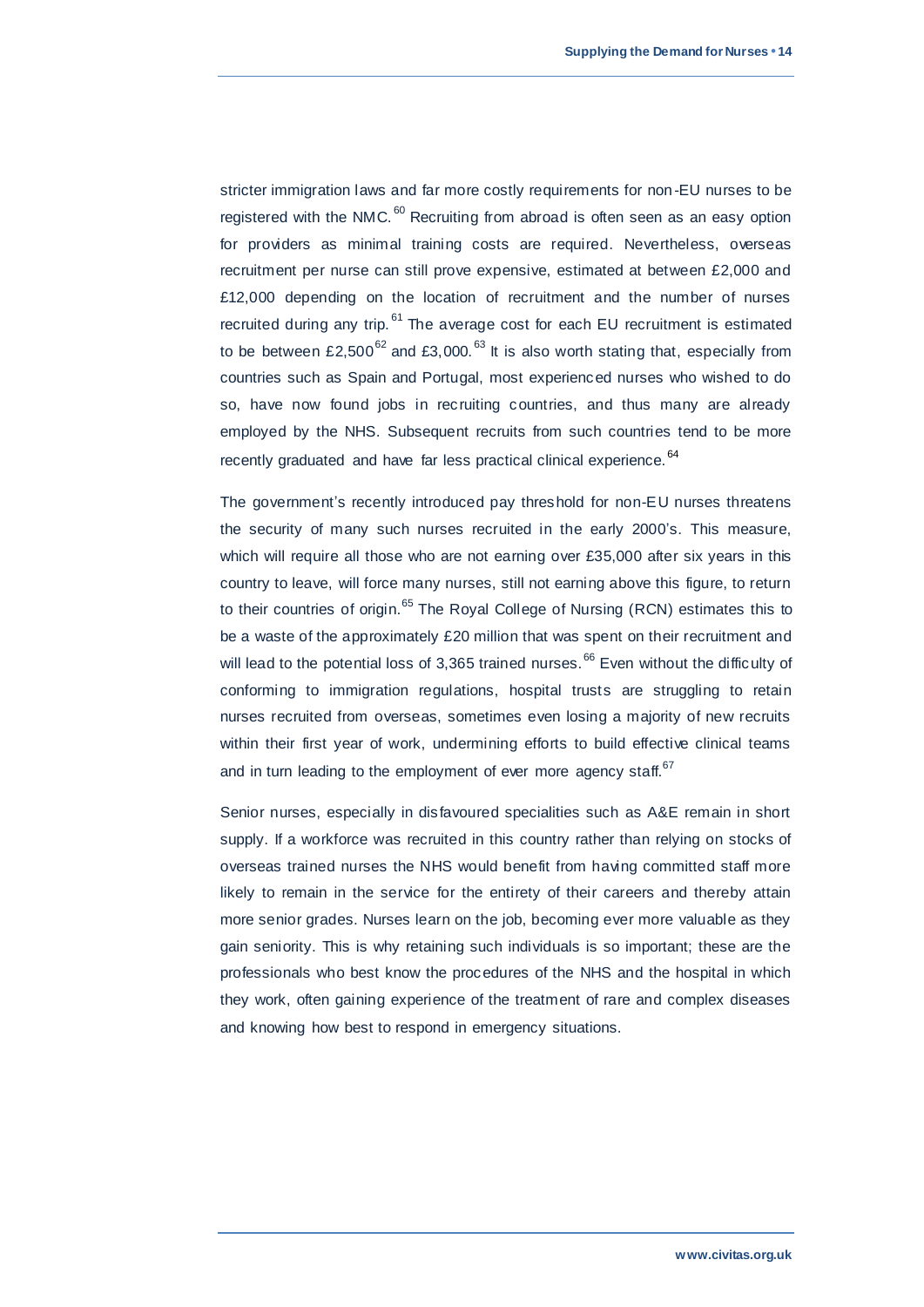# A new NHS loan repayment system

At present, full-time university students studying for most undergraduate degrees in the UK are eligible for a loan from the government to help cover their costs. Such loans are categorised as tuition fee loans, which allow students to borrow a maximum of £9,000 per annum, and maintenance loans, to cover living costs to a maximum of £8,200 outside of and £10,702 within London per annum.<sup>68</sup> Currently. throughout the UK more than £10 billion is loaned to students each year and plans exist to transfer maintenance grants, currently awarded to low earners, to the loan sector as well.<sup>69</sup> At present, students studying for nursing degrees get their fees fully paid in advance by the NHS when they start each year of study and are, in addition, awarded a grant of £1000 plus a means-tested bursary which can be as high as £4,395 per annum, (£5,460 in London).<sup>70</sup> This report suggests that, as a means of ensuring that the NHS retains the staff whose training it has funded, instead of continuing with the present arrangement, the NHS should agree to repay nurses' student fees retrospectively as a monthly addition to their salary once they have graduated and begun work for the organisation. The cost of the loan repayment scheme would be met by HEE from its future workforce budget. This step transfers nurse education funding from immediate NHS expenditure to an asset on the Department for Business Innovation and Skills' (BIS) balance sheet. BIS is already accountable for all other student loans, the value of which is owed to BIS by the Student Loans Company, 71 which 85 per cent owned by the department.<sup>72</sup> Nurse student loans would be steadily paid off by HEE on behalf of the Department of Health. BIS also pays the annual Resource Accounting and Budgeting (RAB) charge, which covers the proportion of student loans predicted never to be fully reimbursed.<sup>73</sup> However, due to the NHS's commitment to pay the premiums of such loans, and the high employability of nurses across both public and private sectors, the RAB charge for such nurse student loans could be substantially smaller than conventional student loans, as these debts would not have such a substantial majority of their repayments occurring in the second half of their terms as is the case for the rest of higher education.<sup>74</sup>

If implemented, there would be a three-year period before HEE was required to make such payments to new nurses as they would need to graduate u nder the new loan scheme first. This would release funds to contribute to a possible NHS transformation fund suggested by the King's Fund to promote new models of efficient care made necessary by increasing demands laid upon the service.<sup>75</sup> If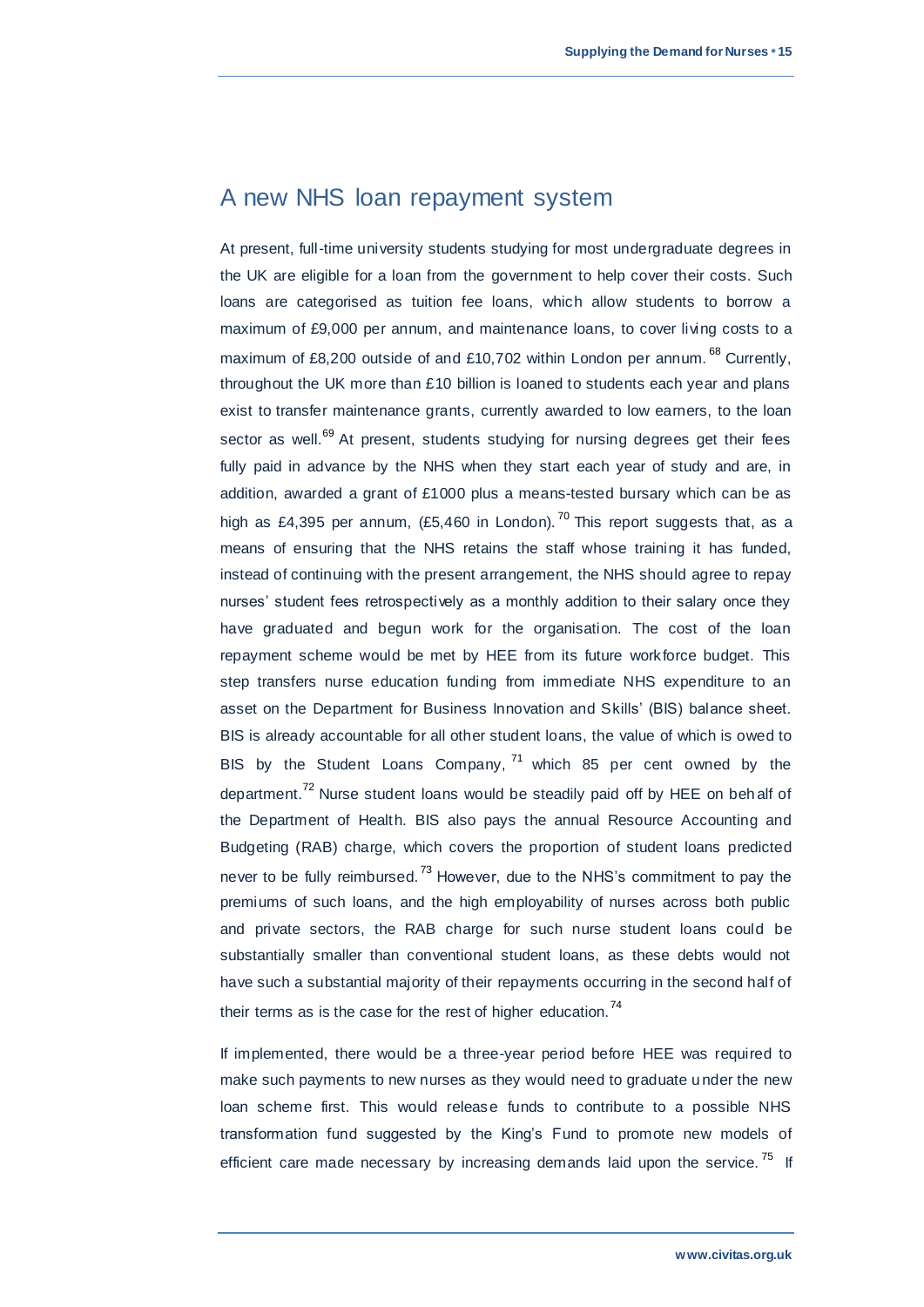we take HEE's total financial allocation for nurse tuition and bursaries only, which is £685 million annually, sizeable funds will be released.<sup>76</sup> For the three years before loan repayments were required to begin, over £2 billion could be released. The money that can be saved in this three-year period is a one-off bonus for the NHS, and during this period measures would need to be taken to ensure the NHS could always guarantee to pay each nurse's loan premiums once those on the new funding scheme have graduated.

If the NHS increases the number of nurses educated each year, while agreeing to pay back the same level of training costs as it now does, albeit through the repayment of student loans as opposed to upfront payment, it could be argued that total expenditure on nurse education would increase over the long term as the NHS would be financing more students overall. However, any increased costs from financing more nurse training would be offset against a range of benefits arising from doing so. Presently, agency fees cost the NHS £3.3 billion per year,<sup>77</sup> with those for nurses alone making up around £980 million of this sum.<sup>78</sup> Training more nurses is likely to reduce this sum considerably. Those nurses whom the NHS currently recruits from overseas might then also seem a more expensive option than that of training the equivalent number of staff in the UK. At present it is estimated that the average cost of recruiting each nurse from inside the EU is between £2,500<sup>79</sup> and £3,000<sup>80</sup> and from outside Europe this can represent as much as £12,000 per employee depending on the location and the number of nurses recruited during the trip.  $81$  As overseas staff often leave within a few years, with some trusts losing as many as over half their recruits in the first year alone, the advantage of employing more home-trained nurses is obvious.<sup>82</sup> Some UK trained nurses will also choose work in the independent sector, and the NHS would have no obligation to pay back the student loans for them. It is likely, however, that private employers would agree to pay back student loans in a similar manner to the NHS in order to attract staff, but this would come at no disadvantage to the taxpayer. Finally, as with all governmental investment in higher education, allowing greater access to higher education benefits the economy as a whole yielding higher tax revenue and resulting in a more productive and healthier workforce.<sup>83</sup> Having many more young people as graduate nurses could therefore represent wider economic advantage to the nation as a whole.

A major benefit of NHS funding of student loan repayments while they are employed by the NHS is that it would encourage home-trained nurses to remain in the organisation for many years (the term of the loan repayment). By contrast,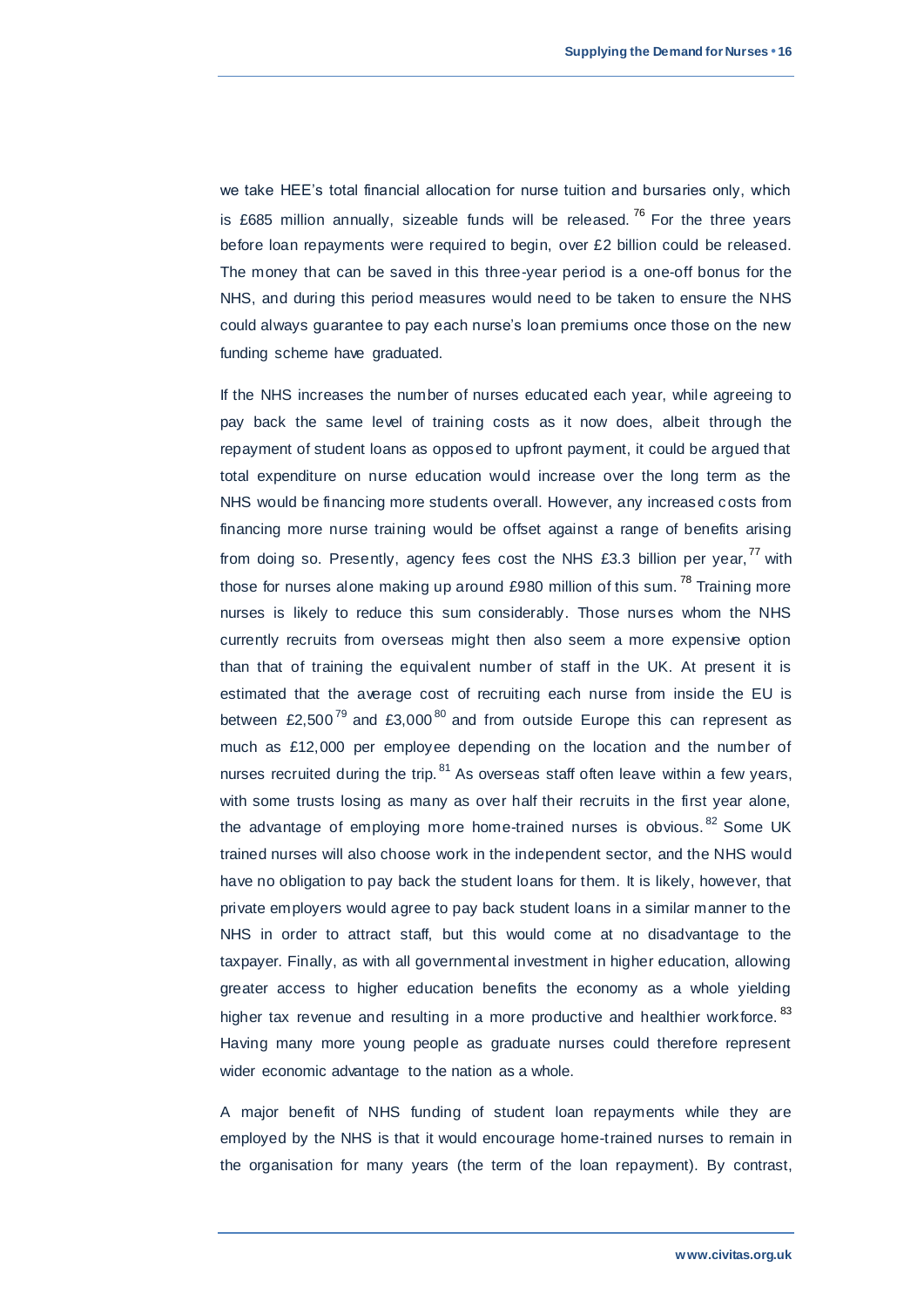choosing to work in the private sector immediately after training would have no guarantee that employers would similarly act. Those private employers that might offer to repay loans (perhaps to entice nurses from the NHS) would however in effect be reimbursing the NHS for their training costs. A possible agreement on the part of the NHS to pay back student loans at a faster rate on behalf of those choosing to train for hard-to-fill specialities (such as A&E or gerontology) or work in unpopular or remote locations might encourage nurses to enter these. The proposed student loan repayment system, while preserving their right to do so, could further act as a disincentive for home-trained nurses to immediately choose work in other countries (currently a major problem for the NHS) as they would thereby no longer benefit from the employer repayment scheme.

Currently, conventional student loans are paid back at 9 per cent of earnings above £17,335. For example a graduate earning £21,000 repays £27 a month, a graduate earning £30,000 repays £94. Nursing graduates start work for the NHS at a salary of £21,692 and can often progress rapidly, for example a sister can earn up to £34,876 and more senior nurses far above that.  $84$  Presently, the average salary for a nurse is £23,038.<sup>85</sup>

If the NHS were to pay nurses in hard-to-fill specialisms their loan repayments at double the rate of conventional student loans (that is at 18 per cent instead of 9 per cent above the £17,335 threshold) it would provide a substantial incentive for nurses to remain within the organisation and represent a payment from the NHS (and saving to the nurse) of between £784 to £3,158 per annum, an average of £1,026.

Even in the case of non-shortage specialities, a nurse who, for example, borrowed the average student debt of £44,000 would easily have their debt paid off as they advanced to more senior levels throughout their career.<sup>86</sup> Thus, the NHS would be able to guarantee that those dedicating their whole career to working within the organisation would never pay a penny of their education fees. Those who work for the NHS for some years and then leave would have reduced their debt, but would then have to start making their own loan repayments. This seems fair. We cannot expect the UK taxpayer to finance the training of nurses who then advance to work outside the public sector. However, it seems equally reasonable to finance the training of those who do, for as long as they choose to remain within the NHS. In all likelihood, as nurses became more senior, they would pay their loan off ever faster due to their increase in salary, meaning experienced nurses would be rewarded for remaining within the NHS. In any case, as with all other UK student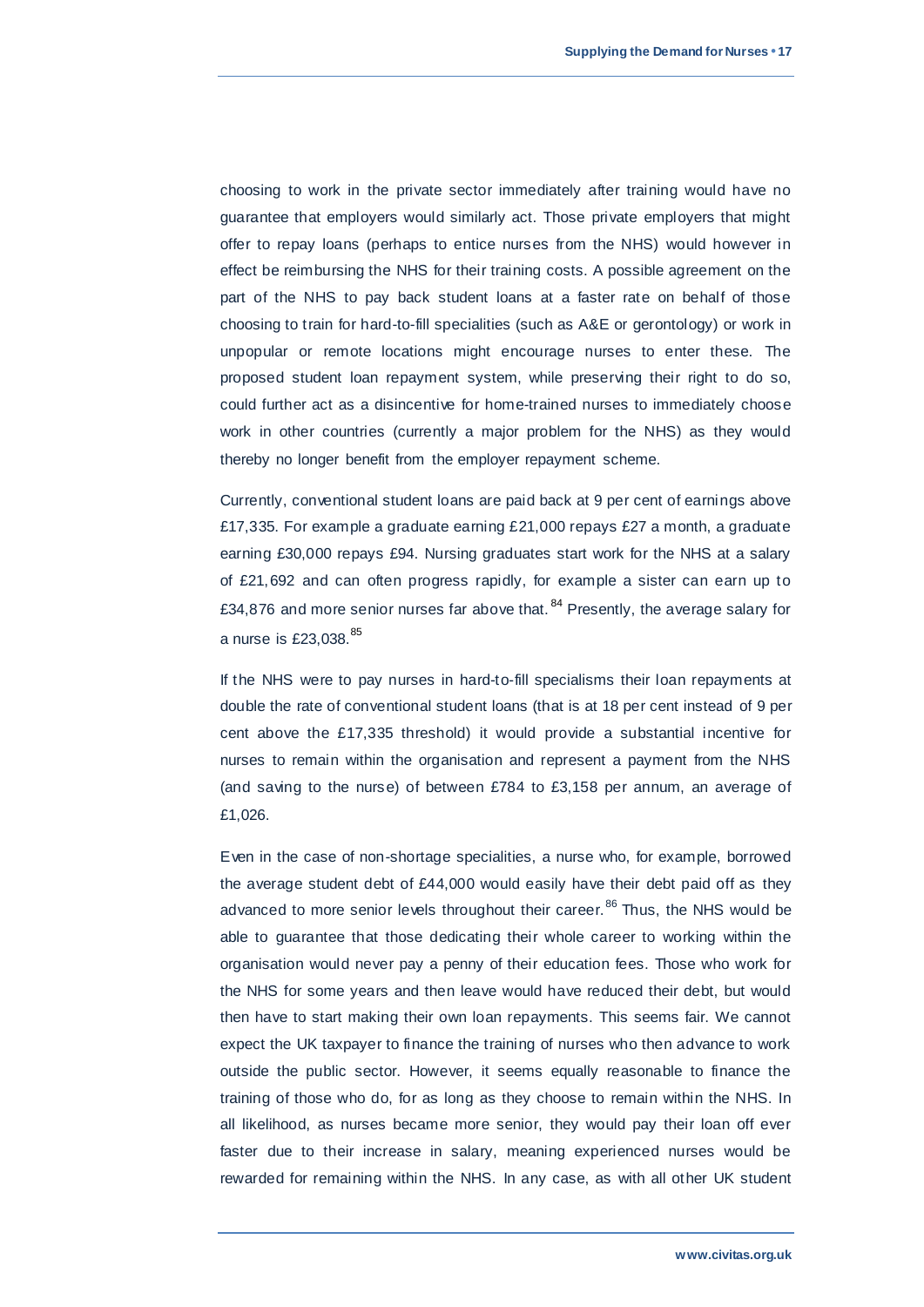debts, the student loan would be written off 30 years after each nurse became eligible to pay.<sup>87</sup> Those nurses who retired early would not pay back further parts of their loan unless they had another source of income above the repayment threshold of £17,335 as is applicable to all student loans across the UK.

### Other degree subjects

Other degree-level subjects are not similarly restricted by centralised limits on student numbers. This was the case even prior to the cuts in tuition subs idies made by the government in 2012. For example there exists no such limit on history or psychology degree student numbers; both popular courses with undergraduates. Graduates from these disciplines advance into diverse careers ranging from accountancy, teaching, radio broadcasting or law for historians, 88 to policing, marketing or work for industrial companies for psychologists.<sup>89</sup> Nursing is no different, with successful graduates having a wide choice of available relevant employment in both the public and private sectors as well as other tangentially linked medical occupations. Almost all degrees have the potential to foster transferrable skills that employers want, such as efficient teamwork, communication skills, high numeracy and attention to detail. It seems illogical and unfair to limit nursing degrees to a fixed number of candidates each year.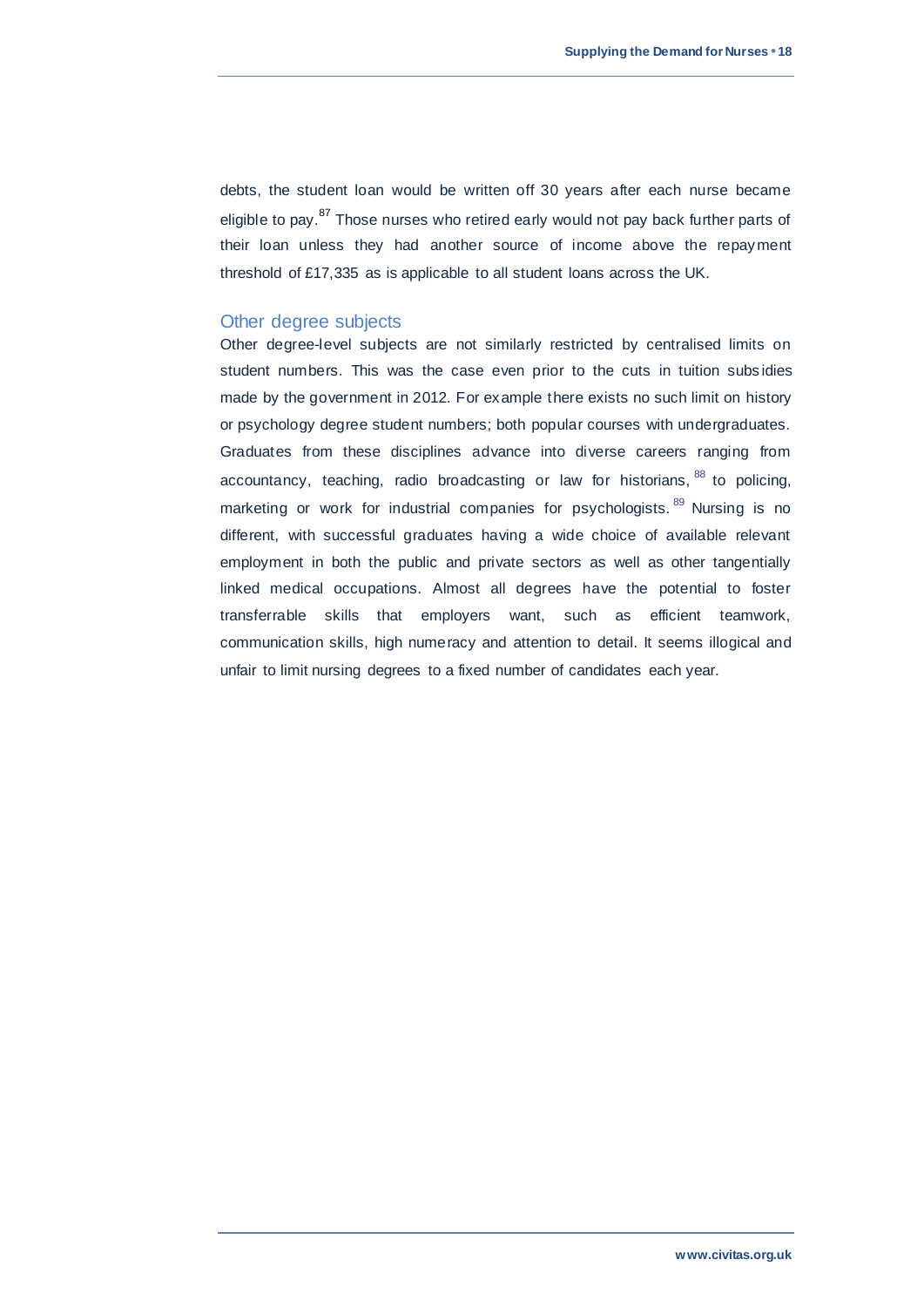# Discussion and policy recommendations

The cost of training each new nurse is considerable, and, although the present policy of fully funding each student's place in advance is commendable, budget restrictions appear to prevent able candidates from becoming nurses. There exists also a difficulty in finding sufficient practical placements for any extra students who might wish to train, a factor which could theoretically limit trainee numbers even if the NHS's budget were sufficient to pay for them all. However, student nurses are rapidly able to carry out all the basic tasks of healthcare assistants, and soon advance to being competent enough for more complex responsibilities. Thus, far from being a burden on their placement wards and clinics, they bring great benefit at no extra cost. It is true that qualified staff members have to spend time on instructing students, but this time can be made up by the students' practical help at the busiest times of day such as in the mornings when each patient has to rise, have their beds made and be helped to wash and dress. In relation to the new safe staffing guidelines introduced after the mid-Staffordshire scandal, these students can, by their presence, provide safer care on the wards, as long as they are not required to carry out new duties before sufficient training has taken place.

Current shortages in nursing staff are, only to a certain extent, the consequence of reduced numbers training in previous years. The fact that the number of acute nursing education places commissioned was reduced each year progressively from 2009/10 until 2013/14 obviously contributes to the lack of nursing staff presently available, and has resulted in increased reliance on foreign-trained nurses and agency staff. However, the reduction of 2,521 places between 2009/10 and 2011/12,90 cannot adequately explain why 8,183 overseas -trained nurses entered the NMC register three years later in  $2014/15$ .<sup>91</sup> This disparity in numbers is too great to be simply explained as being due to reduced training places during the proceeding period, and suggests that even with the addition of more training places in recent years, the NHS is unlikely to end its reliance on overseas and agency staff in the near future without more substantial investment in training.

HEE deserves praise for having placed emphasis on supporting the NHS's continued effectiveness by commissioning training for more community nurses, school nurses and physician associates, all essential if care is to be moved from acute intervention hospitals towards social care and preventive medicine. However, recent cuts to social care budgets and underinvestment in mental health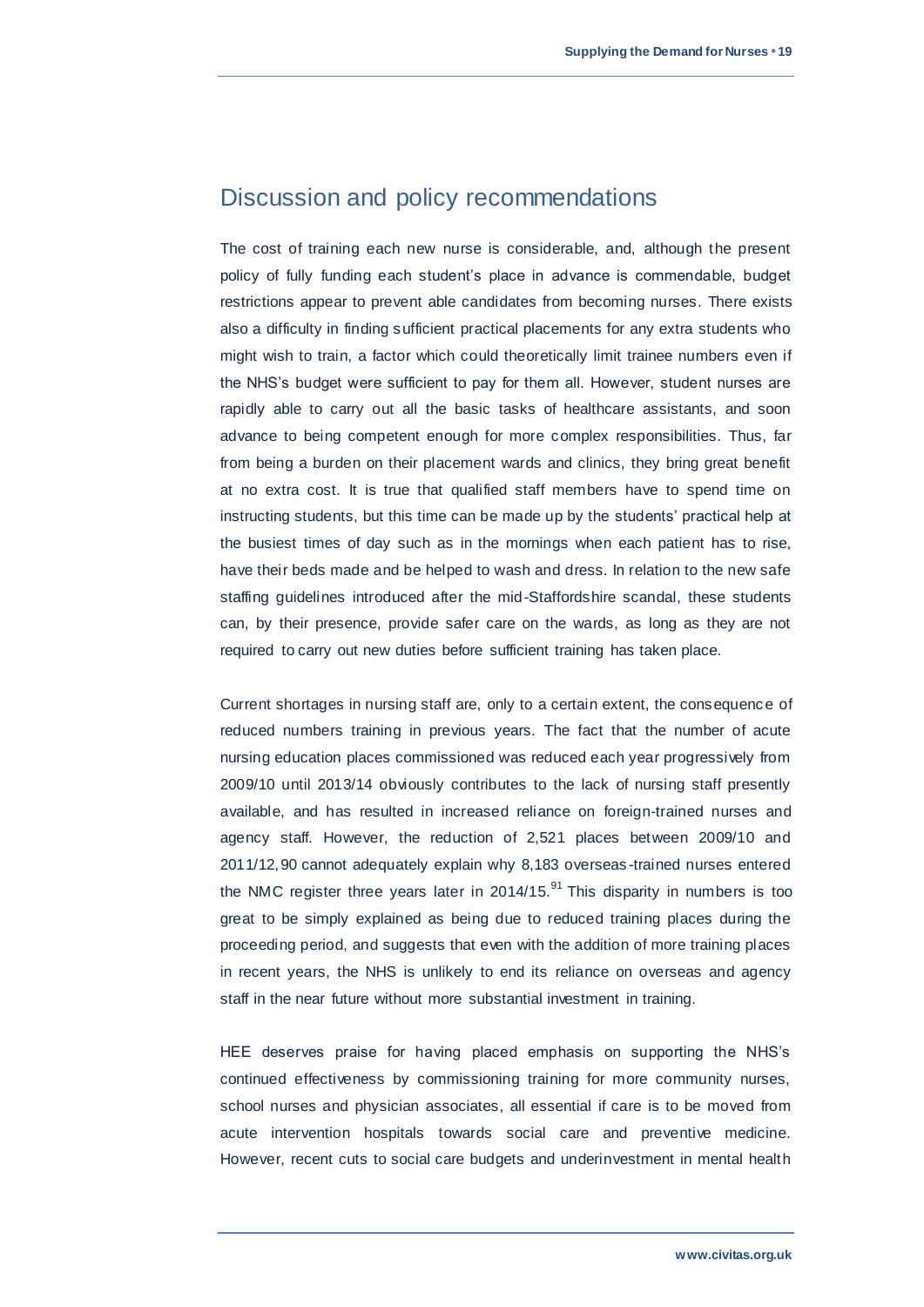services (both widely held to reduce demand for acute services and thus be economically effective)<sup>92</sup> are leading to a reduction in NHS funding for nursing education in those specialisms. Such short-term considerations seem an unfortunate characteristic of the NHS's present management strategy. It is sobering to reflect on the fact that were the money currently spent on employing agency nurses put into training nurses, HEE could fund that of around 19,600 annually.<sup>93</sup>

This report suggests that it is nonsensical to recruit ever more nurses from overseas when we have a willing and able pool of potential recruits in this country. Language barriers and differences in training have obvious implications for treatment quality and patient safety. Employing overseas trained staff often leads to workforce instability due to their deciding to return to their home countries after some years of work, taking the benefits of their experience, and any in-house training gained in the UK, with them. Employing agency nurses on a regular basis similarly undermines efforts to build a permanent stable workforce in our hospitals, while the high cost of doing so obviously argues against efficiency.

### From upfront payments to student loan repayments

This report further suggests that nurse education would be greatly improved by the transfer of the cost from current expenditure to the student loan scheme. The NHS would commit to repay loans provided that nursing graduates work for the NHS. This repayment could even be increased for those agreeing to train in hard-to-fill specialities. The implementation of this scheme would bring five principle advantages. Firstly, it would release funds that the NHS urgently needs to develop services more suited to 21st century disease patterns and changing patient needs. In a recent interview Sarah Wollaston, chair of the Health Select Committee stated that at least £4bn of the £8bn funding increase promised by the government will be needed simply to keep trusts financially viable this year.<sup>94</sup> Secondly, the loan repayment scheme would ensure that the NHS can maintain the nursing workforce it has trained, protecting its investment, by encouraging new nurses to work within the organisation, gaining and sharing experience to the benefit of the service as a whole. Thirdly, it would discourage NHS trained nurses from emigrating as they would thereby assume personal responsibility for repaying their loans. Fourthly, NHS trained nurses deciding to work for the independent sector would similarly thereby become responsible (they or their private sector employer) for repaying their loans, in effect reimbursing the NHS and the taxpayer for the cost of their training. Finally, if loans were re-paid by the NHS at a faster rate for those nurses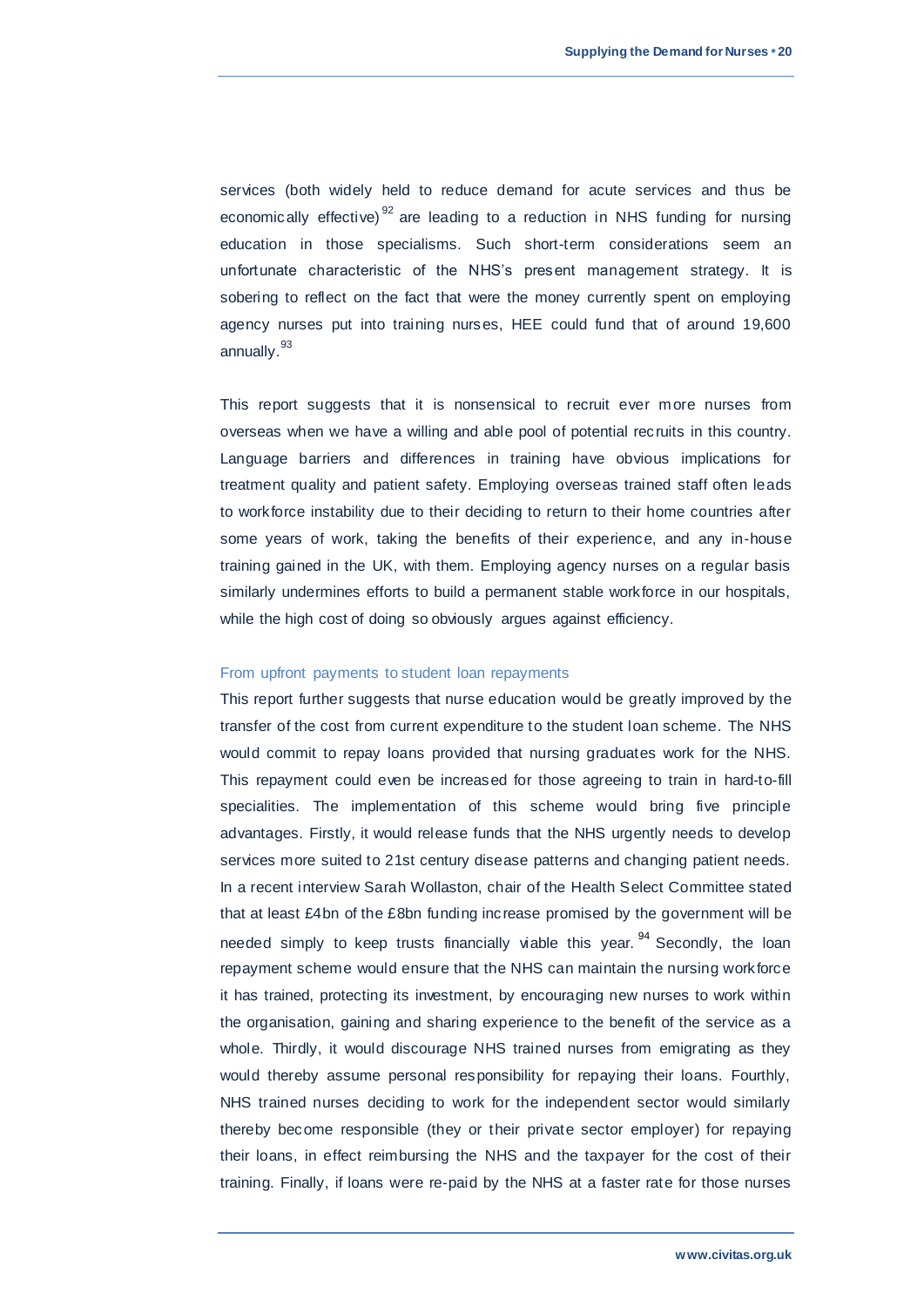training for and employed in hard-to-fill specialities it would act as an incentive to fill such vacancies.

A similar loan repayment system could also be applied to other courses for which the NHS currently pays full training costs, including allied health professionals.<sup>95</sup> Those who follow long NHS careers in their chosen fields, as with nurses, would still never pay a penny of their education. If we extended such loans to other professions this would also greatly enhance the three years of increased revenue for the NHS. If the scheme was extended to the 7,324 assigned places for allied health professionals this could easily generate an extra £222 million if students receive the same types of subsidies as nurses giving us a combined total of £907 million per year, or £2.72 billion over the three years. Other scientific, technical and therapeutic professions for which the NHS gives further differing levels of reimbursement could increase this sum further.

#### Ending centralised limits

This report maintains that it is inadvisable to continue to centrally limit the numbers of nurses in training. Nevertheless, higher education institutions would need realistic support from government for these additional students, most especially in securing the extra clinical placement places needed for them with local healthcare providers. Greater numbers of trained UK nurses are essential if the NHS is to reduce its reliance on overseas and agency staff. In addition, competition for employment amongst greater numbers of nursing staff will help ensure that presently hard-to-fill specialties such as A&E or remote, rural regions are fully staffed in the future.

Some commentators fear that increasing nurse training could lead to unemployment. Spain is an example of a country currently dealing with high nurse unemployment. Many nursing graduates that are struggling to find work and are consequently applying for posts in the UK despite their expressed preference to remain in Spain if it were possible. Of particular concern is the fact that some Spanish applicants themselves worry that their poor standard of English could easily lead them to make mistakes.<sup>96</sup> Spanish medical unemployment has been largely attributed to that country's economic problems, entailing drastic cuts to medical services and staffing levels. The Spanish health se rvice now employs lower levels of nurses per 100,000 citizens as compared to much of the rest of Europe. However, similar medical unemployment is unlikely to occur in the UK as, although the NHS has made considerable efficiency savings in response to the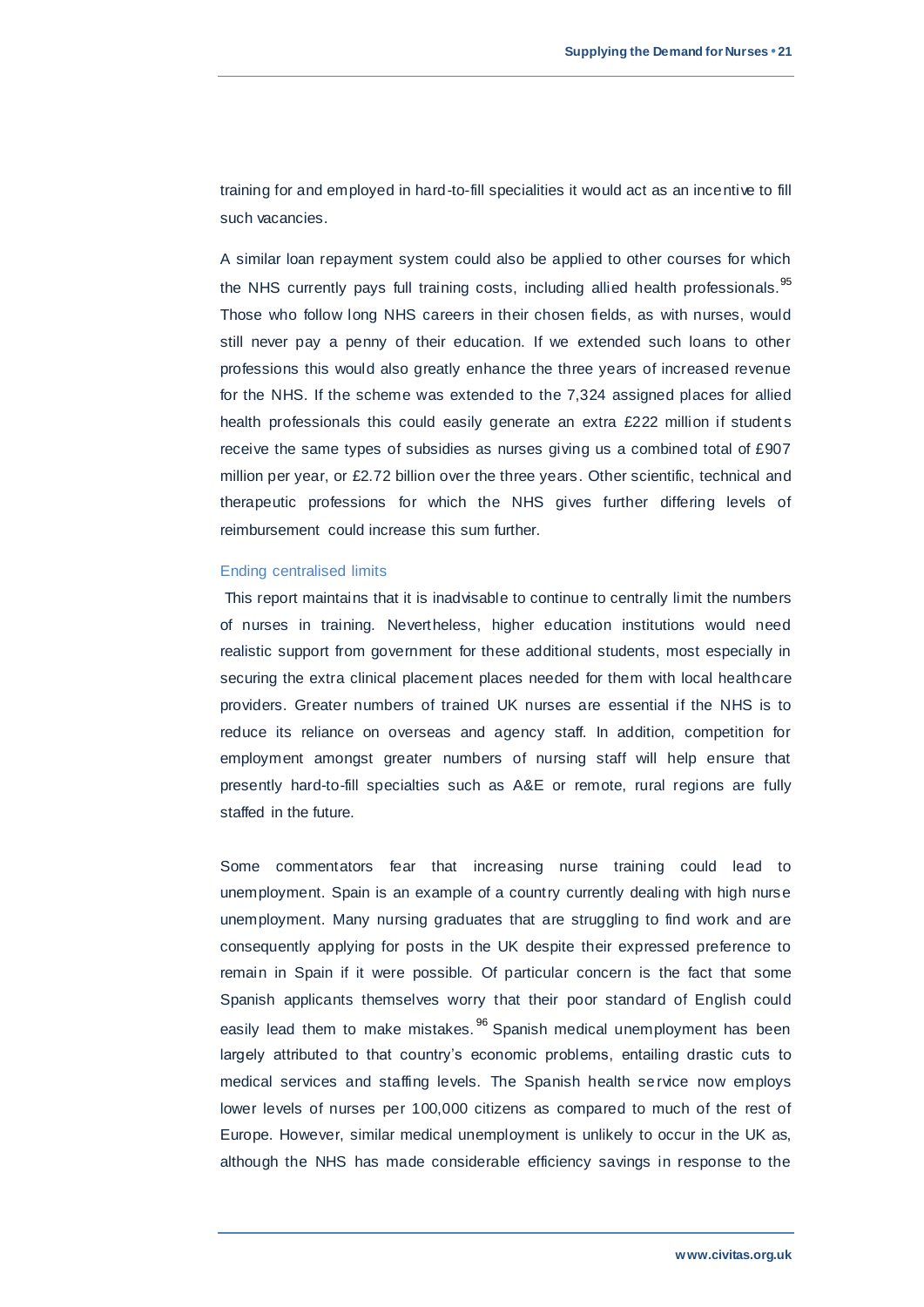2008 financial crisis, the service did not make similar cuts to staffing levels (demand was simply too high and is still increasing) and the British economy is now largely recovering. In short, the threat of medical unemployment as the result of training more nurses in the UK does not seem realistic in a sector where demand is ever increasing and vacancies remain hard to fill.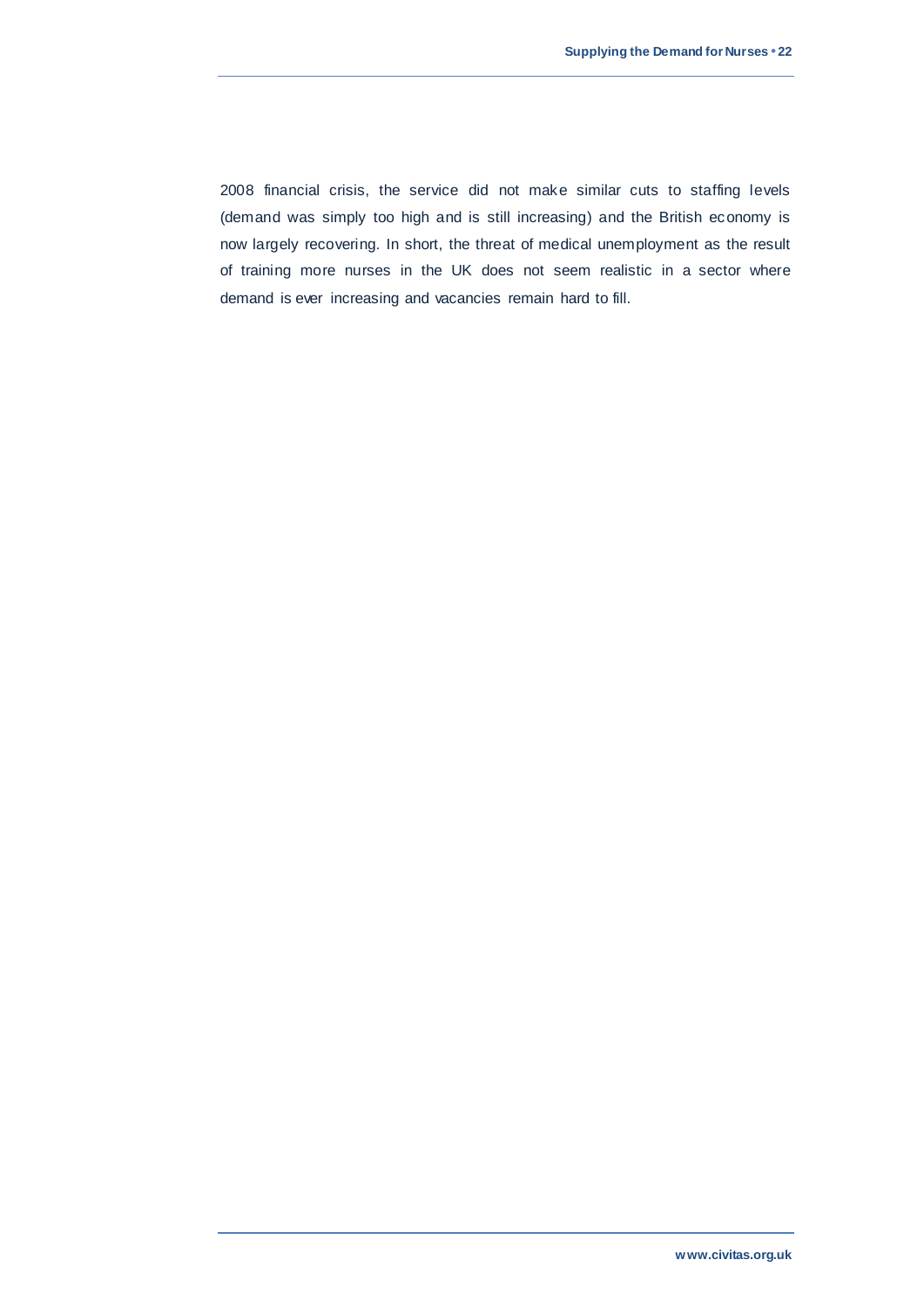# **Conclusion**

Since 2013 nurse training has meant studying for a degree, and there is no reason why nurse training should not be funded by student loans like most other degrees. However, it would be unreasonable suddenly to abolish all NHS funding for nurse education. The proposal to repay student loans is fair to nurses and will encourage them to stay within the institution that has trained them. In any event, it is perverse to limit training places when there is a shortage of nurses. It seems absurd to deny the opportunity to train as a nurse to so many bright, enthusiastic UK citizens while the NHS is forced to recruit high numbers from overseas, and such a situation could be considered as unjust to those foreign healthcare services that have trained those that have been recruited. Maintaining the present training limits seems particularly incongruous when the government has pledged to boost employment and increase training opportunities for young people. The implementation of an NHS student loan repayment scheme will create empowered individuals, able to support themselves and to serve the society that funded their training – at a time when they are needed more than ever before.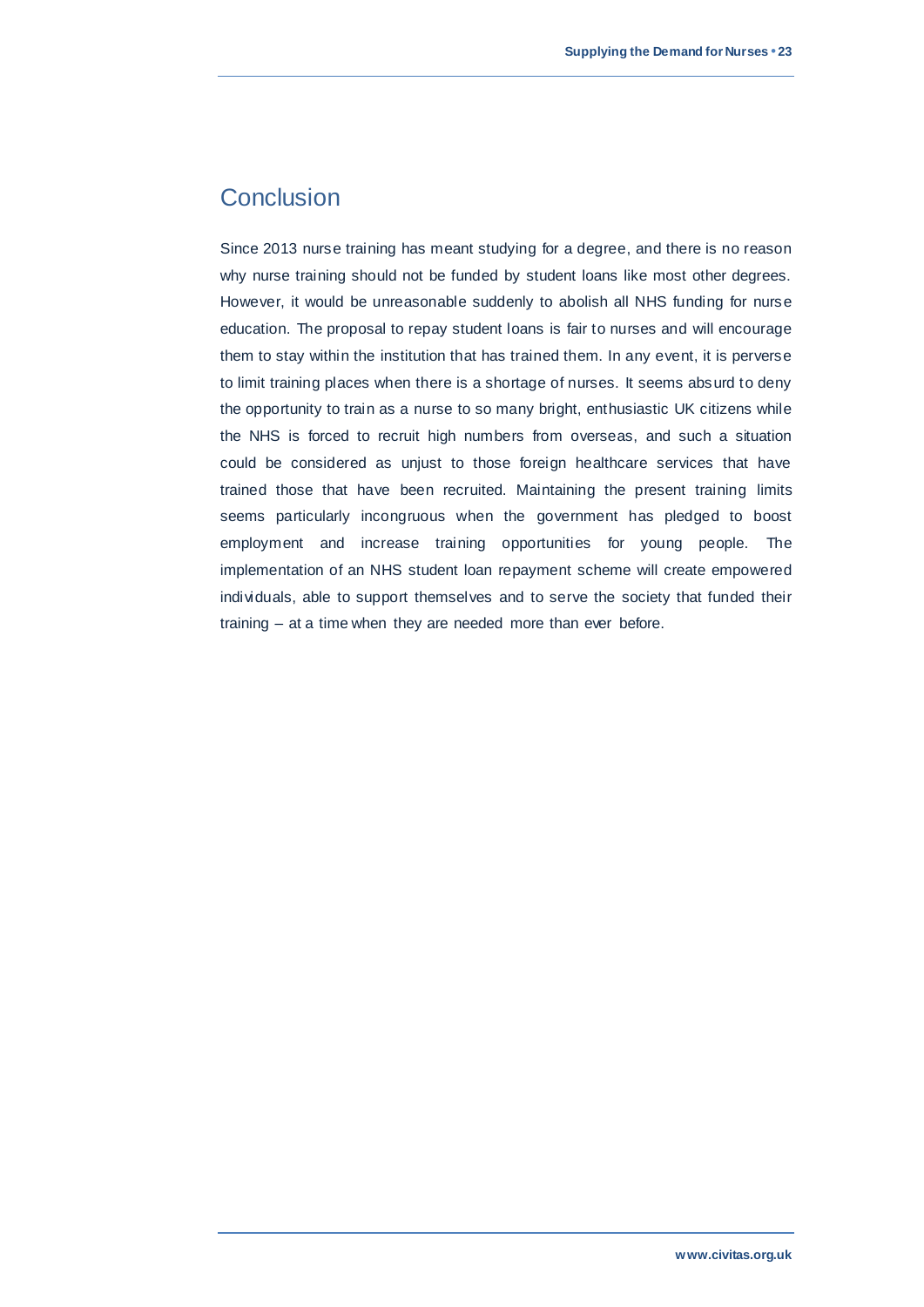# References

<sup>1</sup> Workforce Plan for England 2015/16. (2015). Health Education England. Retrieved from [http://hee.nhs.uk/wp-content/blogs.dir/321/files/2012/08/HEE-investing-in-people-](http://hee.nhs.uk/wp-content/blogs.dir/321/files/2012/08/HEE-investing-in-people-2015.pdf)[2015.pdf](http://hee.nhs.uk/wp-content/blogs.dir/321/files/2012/08/HEE-investing-in-people-2015.pdf)

 $^{\text{2}}$  An uncertain future: The UK nursing labour market review 2014. (2014). The Royal College of Nursing. Retrieved from

[https://www.rcn.org.uk/\\_\\_dat.a/assets/pdf\\_file/0005/597713/004\\_740.pdf](https://www.rcn.org.uk/__dat.a/assets/pdf_file/0005/597713/004_740.pdf)  $3$  Boffey, D. (2015). NHS has to recruit one in four nurses from abroad. The Guardian. Retrieved from [http://www.theguardian.com/society/2015/apr/04/nhs-recruits-one-in](http://www.theguardian.com/society/2015/apr/04/nhs-recruits-one-in-four-nurses-from-abroad)[four-nurses-from-abroad](http://www.theguardian.com/society/2015/apr/04/nhs-recruits-one-in-four-nurses-from-abroad)

 $^4$  Ford, S. All new nurses must have degrees. (2009). Nursing Times. Retrieved from [http://www.nursingtimes.net/whats-new-in-nursing/news-topics/health-policy/all](http://www.nursingtimes.net/whats-new-in-nursing/news-topics/health-policy/all-new-nurses-must-have-degrees/5008452.article)[new-nurses-must-have-degrees/5008452.article#](http://www.nursingtimes.net/whats-new-in-nursing/news-topics/health-policy/all-new-nurses-must-have-degrees/5008452.article)

 $^5$  Ford, S. All new nurses must have degrees. (2009). Nursing Times. Retrieved from [http://www.nursingtimes.net/whats-new-in-nursing/news-topics/health-policy/all](http://www.nursingtimes.net/whats-new-in-nursing/news-topics/health-policy/all-new-nurses-must-have-degrees/5008452.article)[new-nurses-must-have-degrees/5008452.article#](http://www.nursingtimes.net/whats-new-in-nursing/news-topics/health-policy/all-new-nurses-must-have-degrees/5008452.article)

 $6$  Our LETBs. (2015). Health Education England. Retrieved from <https://hee.nhs.uk/about/our-letbs/>

 $7$  An uncertain future: The UK nursing labour market review 2014. (2014). The Royal College of Nursing. (see earlier)

 $^8$  Factsheet: National price/contract for pre-registration education of nurses, midwives and AHPs (England). (2014). Council of Deans of Health. Retrieved from

[http://www.councilofdeans.org.uk/wp-content/uploads/2014/08/Fact-sheet-Health-](http://www.councilofdeans.org.uk/wp-content/uploads/2014/08/Fact-sheet-Health-Professional-Education-UUK-CoDH1.pdf)[Professional-Education-UUK-CoDH1.pdf](http://www.councilofdeans.org.uk/wp-content/uploads/2014/08/Fact-sheet-Health-Professional-Education-UUK-CoDH1.pdf)

 $^9$  Financial support for pre-registration nursing students. (2015). NHS Careers. Retrieved from [http://www.nhscareers.nhs.uk/explore-by-career/nursing/training-to-be-a](http://www.nhscareers.nhs.uk/explore-by-career/nursing/training-to-be-a-nurse/financial-support-for-pre-registration-nursing-students/)[nurse/financial-support-for-pre-registration-nursing-students/](http://www.nhscareers.nhs.uk/explore-by-career/nursing/training-to-be-a-nurse/financial-support-for-pre-registration-nursing-students/)

<sup>10</sup> Freedom of Information Request. (2015). Health Education England. Request No. 151026.

<sup>11</sup> Workforce Plan for England 2015/16. (2015). Health Education England. (see earlier).  $12$  Nursing, Midwifery and AHP Pre-Registration Education: The Funding Gap. (2014).

Council of Deans of Health. Retrieved from [http://www.councilofdeans.org.uk/wp-](http://www.councilofdeans.org.uk/wp-content/uploads/2014/03/Pre-reg-Education-The-Funding-Gap-20140305-final.pdf)

[content/uploads/2014/03/Pre-reg-Education-The-Funding-Gap-20140305-final.pdf](http://www.councilofdeans.org.uk/wp-content/uploads/2014/03/Pre-reg-Education-The-Funding-Gap-20140305-final.pdf)

<sup>13</sup> Factsheet: National price/contract for pre-registration education of nurses, midwives and AHPs (England). (2014). Council of Deans of Health. Retrieved from

[http://www.councilofdeans.org.uk/wp-content/uploads/2014/08/Fact-sheet-Health-](http://www.councilofdeans.org.uk/wp-content/uploads/2014/08/Fact-sheet-Health-Professional-Education-UUK-CoDH1.pdf)[Professional-Education-UUK-CoDH1.pdf](http://www.councilofdeans.org.uk/wp-content/uploads/2014/08/Fact-sheet-Health-Professional-Education-UUK-CoDH1.pdf)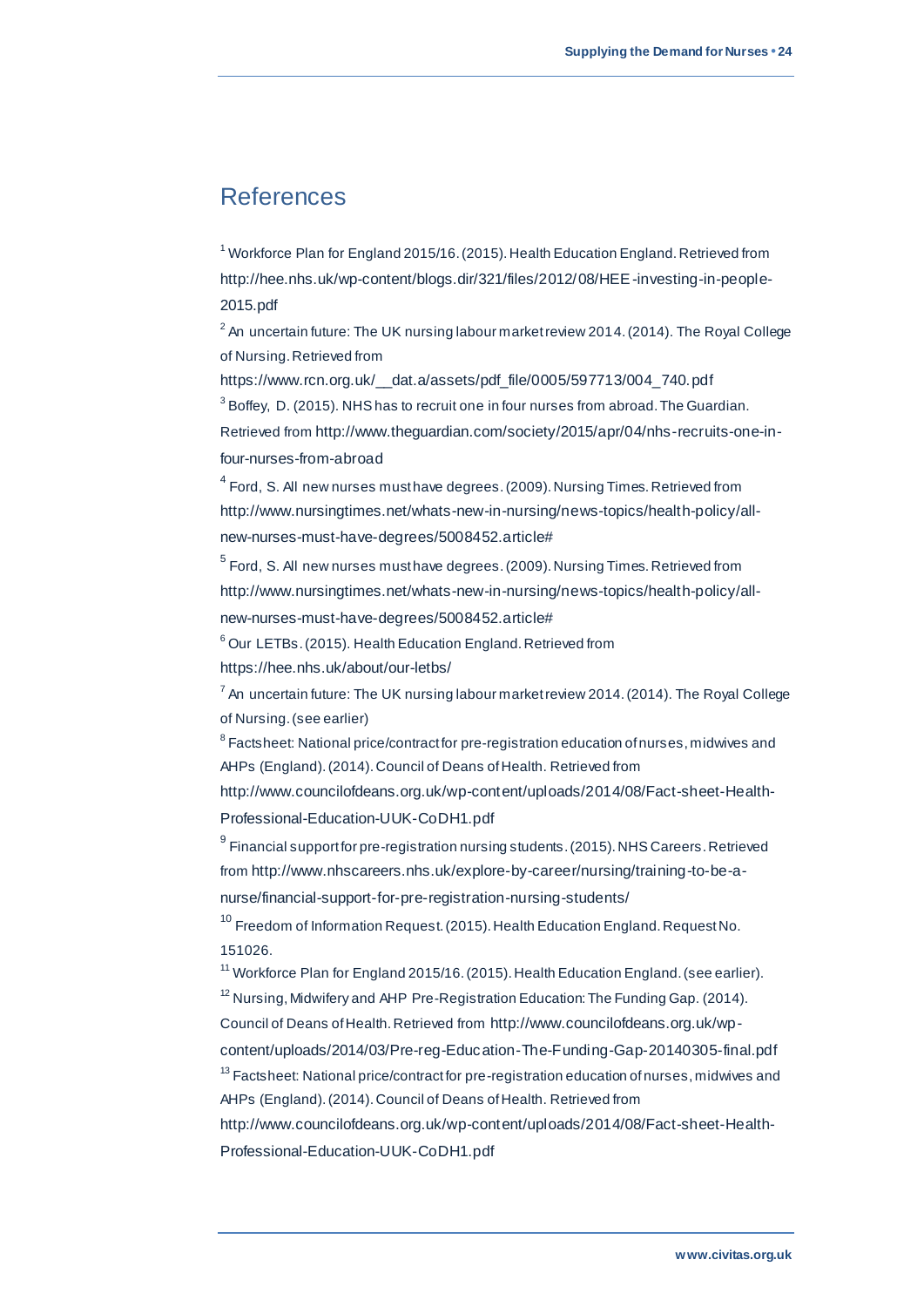<sup>14</sup> Workforce Plan for England 2015/16. (2015). Health Education England. Retrieved from [http://hee.nhs.uk/wp-content/blogs.dir/321/files/2012/08/HEE-investing-in-people-](http://hee.nhs.uk/wp-content/blogs.dir/321/files/2012/08/HEE-investing-in-people-2015.pdf)[2015.pdf](http://hee.nhs.uk/wp-content/blogs.dir/321/files/2012/08/HEE-investing-in-people-2015.pdf)

<sup>15</sup> Annual Report and Accounts 2014/15. (2015). Health Education England. Retrieved from [http://hee.nhs.uk/wp-content/blogs.dir/321/files/2015/07/Annual-Report\\_HR\\_web](http://hee.nhs.uk/wp-content/blogs.dir/321/files/2015/07/Annual-Report_HR_web-without-signatures.pdf)[without-signatures.pdf](http://hee.nhs.uk/wp-content/blogs.dir/321/files/2015/07/Annual-Report_HR_web-without-signatures.pdf)

<sup>16</sup> Education and Training Plan 2016-2017. (2015). Health Education Wessex. Retrieved from

[http://wessex.hee.nhs.uk/files/2014/09/HEWCommissioningTrainingPlanSept2015.](http://wessex.hee.nhs.uk/files/2014/09/HEWCommissioningTrainingPlanSept2015.pdf) [pdf](http://wessex.hee.nhs.uk/files/2014/09/HEWCommissioningTrainingPlanSept2015.pdf)

<sup>17</sup> Education and Training Plan 2016-2017. (2015). Health Education Wessex. Retrieved from

[http://wessex.hee.nhs.uk/files/2014/09/HEWCommissioningTrainingPlanSept2015.](http://wessex.hee.nhs.uk/files/2014/09/HEWCommissioningTrainingPlanSept2015.pdf) [pdf](http://wessex.hee.nhs.uk/files/2014/09/HEWCommissioningTrainingPlanSept2015.pdf)

<sup>18</sup> Education and Training Plan 2016-2017. (2015). Health Education Wessex. Retrieved from

[http://wessex.hee.nhs.uk/files/2014/09/HEWCommissioningTrainingPlanSept2015.](http://wessex.hee.nhs.uk/files/2014/09/HEWCommissioningTrainingPlanSept2015.pdf) [pdf](http://wessex.hee.nhs.uk/files/2014/09/HEWCommissioningTrainingPlanSept2015.pdf)

<sup>19</sup> Education and Training Plan 2016-2017. (2015). Health Education Wessex. Retrieved from

[http://wessex.hee.nhs.uk/files/2014/09/HEWCommissioningTrainingPlanSept2015.](http://wessex.hee.nhs.uk/files/2014/09/HEWCommissioningTrainingPlanSept2015.pdf) [pdf](http://wessex.hee.nhs.uk/files/2014/09/HEWCommissioningTrainingPlanSept2015.pdf)

 $^{20}$  Education and Training Plan 2016-2017. (2015). Health Education Wessex. Retrieved from

[http://wessex.hee.nhs.uk/files/2014/09/HEWCommissioningTrainingPlanSept2015.](http://wessex.hee.nhs.uk/files/2014/09/HEWCommissioningTrainingPlanSept2015.pdf) [pdf](http://wessex.hee.nhs.uk/files/2014/09/HEWCommissioningTrainingPlanSept2015.pdf)

 $21$  Merrifield, N. (2015). Student nurses should be paid 'living wage' while on placement says union. Nursing Times. Retrieved from [http://www.nursingtimes.net/roles/nurse](http://www.nursingtimes.net/roles/nurse-educators/healthcare-students-should-be-paid-living-wage-while-on-placement/5084213.fullarticle)[educators/healthcare-students-should-be-paid-living-wage-while-on-](http://www.nursingtimes.net/roles/nurse-educators/healthcare-students-should-be-paid-living-wage-while-on-placement/5084213.fullarticle)

[placement/5084213.fullarticle](http://www.nursingtimes.net/roles/nurse-educators/healthcare-students-should-be-paid-living-wage-while-on-placement/5084213.fullarticle)

<sup>22</sup> Nursing Placements. (2015). University of Southampton. Retrieved from

[http://www.southampton.ac.uk/healthsciences/undergraduate/placements/nursing.](http://www.southampton.ac.uk/healthsciences/undergraduate/placements/nursing.page) [page#howdoiclaimmyexpenses](http://www.southampton.ac.uk/healthsciences/undergraduate/placements/nursing.page)

<sup>23</sup> Freedom of Information Request. (2015). Health Education England. Request No. 151026.

<sup>24</sup> Freedom of Information Request. (2015). Health Education England. Request No. 151026.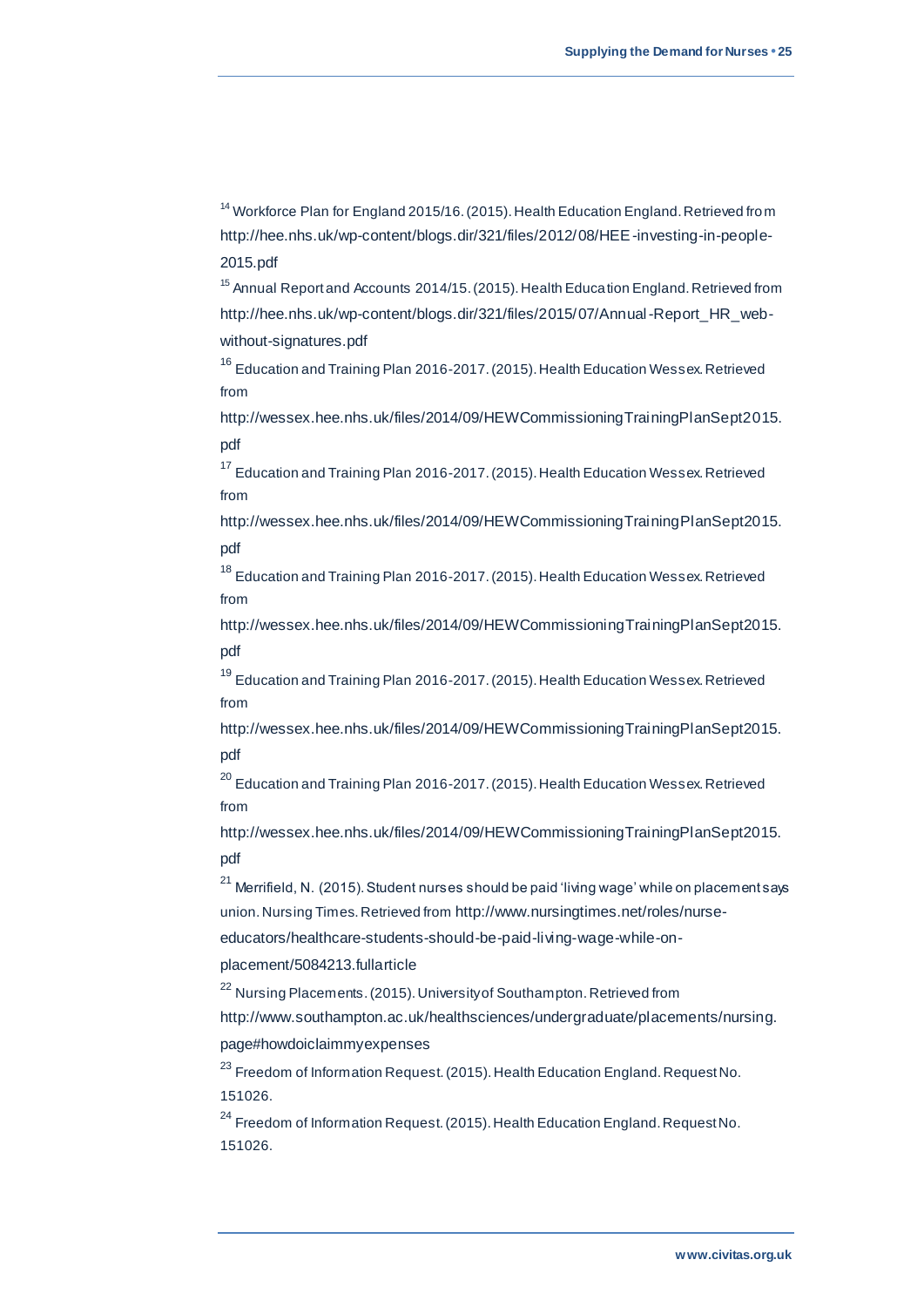<sup>25</sup> Education & Training Tariffs. Tariff Guidance for 2014-15. (2014). The Department of Health. Retrieved from

[https://www.gov.uk/government/uploads/system/uploads/attachment\\_data/file/2867](https://www.gov.uk/government/uploads/system/uploads/attachment_data/file/286774/education_and_training_tariffs_2014-15.pdf) [74/education\\_and\\_training\\_tariffs\\_2014-15.pdf](https://www.gov.uk/government/uploads/system/uploads/attachment_data/file/286774/education_and_training_tariffs_2014-15.pdf)

<sup>26</sup> Education & Training Tariffs. Tariff Guidance for 2014-15. (2014). The Department of Health. Retrieved from

[https://www.gov.uk/government/uploads/system/uploads/attachment\\_data/file/2867](https://www.gov.uk/government/uploads/system/uploads/attachment_data/file/286774/education_and_training_tariffs_2014-15.pdf) [74/education\\_and\\_training\\_tariffs\\_2014-15.pdf](https://www.gov.uk/government/uploads/system/uploads/attachment_data/file/286774/education_and_training_tariffs_2014-15.pdf)

 $27$  Key srastics on the NHS. (2015). NHS Confederation. Retrieved from

<http://www.nhsconfed.org/resources/key-statistics-on-the-nhs>

<sup>28</sup> Key srastics on the NHS. (2015). NHS Confederation. Retrieved from

<http://www.nhsconfed.org/resources/key-statistics-on-the-nhs>

 $29$  Workforce Plan for England 2015/16. (2015). Health Education England. (see earlier).  $30$  Workforce Plan for England 2015/16. (2015). Health Education England. (see earlier).

 $31$  Stubbs, E. (2015). Britain's idea of 'good healthcare' is threatening the NHS. Health Service Journal. Retrieved from [http://www.hsj.co.uk/comment/britains-idea-of-good](http://www.hsj.co.uk/comment/britains-idea-of-good-healthcare-is-threatening-the-nhs/5090673.article)[healthcare-is-threatening-the-nhs/5090673.article#.Vh-s\\_flVhBc](http://www.hsj.co.uk/comment/britains-idea-of-good-healthcare-is-threatening-the-nhs/5090673.article)

 $32$  Workforce Plan for England 2015/16. (2015). Health Education England. (see earlier).

<sup>33</sup> Workforce Plan for England 2015/16. (2015). Health Education England. (see earlier).

<sup>34</sup> Workforce Plan for England 2015/16. (2015). Health Education England. (see earlier).

 $35$  Boffey, D. (2015). NHS has to recruit one in four nurses from abroad. The Guardian. Retrieved from [http://www.theguardian.com/society/2015/apr/04/nhs-recruits-one-in](http://www.theguardian.com/society/2015/apr/04/nhs-recruits-one-in-four-nurses-from-abroad)[four-nurses-from-abroad](http://www.theguardian.com/society/2015/apr/04/nhs-recruits-one-in-four-nurses-from-abroad)

<sup>36</sup> Investing in People: Workforce Plan for England (2014). Health Education England. Retrieved from [http://hee.nhs.uk/wp-content/blogs.dir/321/files/2014/12/Investing-in-](http://hee.nhs.uk/wp-content/blogs.dir/321/files/2014/12/Investing-in-People-Workforce-Plan-for-England-2015-16.pdf)[People-Workforce-Plan-for-England-2015-16.pdf](http://hee.nhs.uk/wp-content/blogs.dir/321/files/2014/12/Investing-in-People-Workforce-Plan-for-England-2015-16.pdf)

 $37$  Investing in People: Workforce Plan for England (2014). Health Education England. Retrieved from [http://hee.nhs.uk/wp-content/blogs.dir/321/files/2014/12/Investing-in-](http://hee.nhs.uk/wp-content/blogs.dir/321/files/2014/12/Investing-in-People-Workforce-Plan-for-England-2015-16.pdf)[People-Workforce-Plan-for-England-2015-16.pdf](http://hee.nhs.uk/wp-content/blogs.dir/321/files/2014/12/Investing-in-People-Workforce-Plan-for-England-2015-16.pdf)

<sup>38</sup> The Conservative Party Manifesto 2015. (2015). The Conservative Party. Retrieved from [https://s3-eu-west-](https://s3-eu-west-1.amazonaws.com/manifesto2015/ConservativeManifesto2015.pdf)

[1.amazonaws.com/manifesto2015/ConservativeManifesto2015.pdf](https://s3-eu-west-1.amazonaws.com/manifesto2015/ConservativeManifesto2015.pdf)

<sup>39</sup> Annual Report and Accounts 2013-2014. (2014). Nursing and Midwifery Council. Retrieved from

[http://www.nmc.org.uk/globalassets/sitedocuments/annual\\_reports\\_and\\_accounts/](http://www.nmc.org.uk/globalassets/sitedocuments/annual_reports_and_accounts/nmc-annual-report-and-accounts-2013---14.pdf) [nmc-annual-report-and-accounts-2013---14.pdf](http://www.nmc.org.uk/globalassets/sitedocuments/annual_reports_and_accounts/nmc-annual-report-and-accounts-2013---14.pdf)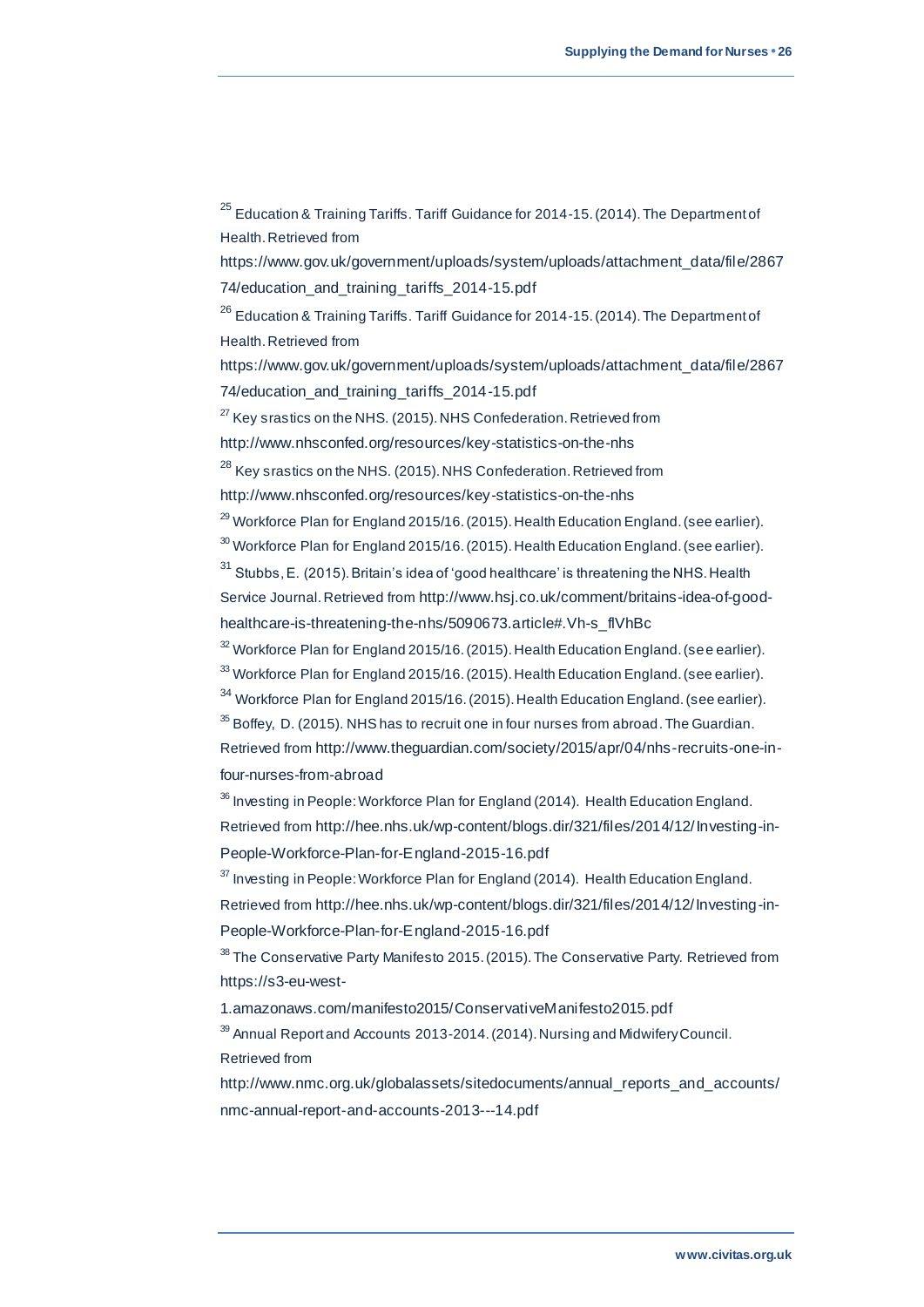<sup>40</sup> An uncertain future: The UK nursing labour market review 2014. (2014). The Royal College of Nursing. Retrieved from

[https://www.rcn.org.uk/\\_\\_data/assets/pdf\\_file/0005/597713/004\\_740.pdf](https://www.rcn.org.uk/__data/assets/pdf_file/0005/597713/004_740.pdf)

<sup>41</sup> International UK number from 2002 to end of March 2015. (2015). Data obtained on request from the Nursing and Midwifery Council.

 $42$  Health expenditure ratios, all countries, selected years. Estimates by country. (2015). World Health Organisation. Retrieved from

<http://apps.who.int/gho/data/node.main.75?lang=en>

<sup>43</sup> Workforce Plan for England 2015/16. (2015). Health Education England. Retrieved from [http://hee.nhs.uk/wp-content/blogs.dir/321/files/2012/08/HEE-investing-in-people-](http://hee.nhs.uk/wp-content/blogs.dir/321/files/2012/08/HEE-investing-in-people-2015.pdf)[2015.pdf](http://hee.nhs.uk/wp-content/blogs.dir/321/files/2012/08/HEE-investing-in-people-2015.pdf)

<sup>44</sup> NHS Qualified Nurse Supply and Demand Survey – Findings. (2014). NHS Employers. Retrieved from [http://hee.nhs.uk/wp-content/uploads/sites/321/2014/05/NHS-](http://hee.nhs.uk/wp-content/uploads/sites/321/2014/05/NHS-qualified-nurse-supply-and-demand-survey-12-May1.pdf)

[qualified-nurse-supply-and-demand-survey-12-May1.pdf](http://hee.nhs.uk/wp-content/uploads/sites/321/2014/05/NHS-qualified-nurse-supply-and-demand-survey-12-May1.pdf)

<sup>45</sup>Jo Stephenson. (2014). Nurse vacancy rate in London climbs despite extra posts. Nursing Times. Retrieved from [http://www.nursingtimes.net/nursing-](http://www.nursingtimes.net/nursing-practice/specialisms/management/nurse-vacancy-rate-in-london-climbs-despite-extra-posts/5077660.article)

[practice/specialisms/management/nurse-vacancy-rate-in-london-climbs-despite](http://www.nursingtimes.net/nursing-practice/specialisms/management/nurse-vacancy-rate-in-london-climbs-despite-extra-posts/5077660.article)[extra-posts/5077660.article](http://www.nursingtimes.net/nursing-practice/specialisms/management/nurse-vacancy-rate-in-london-climbs-despite-extra-posts/5077660.article)

<sup>46</sup> NICE unveils safe staffing plans for nursing care in wards. (2014). NICE. Retrieved from [https://www.nice.org.uk/news/article/nice-unveils-safe-staffing-plans-for-nursing](https://www.nice.org.uk/news/article/nice-unveils-safe-staffing-plans-for-nursing-care-in-wards)[care-in-wards](https://www.nice.org.uk/news/article/nice-unveils-safe-staffing-plans-for-nursing-care-in-wards)

 $47$  Safe staffing for nursing in adult inpatient wards in acute hospitals. (2014). National Institute for Health and Care Excellence (NICE). Retrieved from

[https://www.nice.org.uk/guidance/sg1/resources/safe-staffing-for-nursing-in-adult](https://www.nice.org.uk/guidance/sg1/resources/safe-staffing-for-nursing-in-adult-inpatient-wards-in-acute-hospitals-61918998469)[inpatient-wards-in-acute-hospitals-61918998469](https://www.nice.org.uk/guidance/sg1/resources/safe-staffing-for-nursing-in-adult-inpatient-wards-in-acute-hospitals-61918998469)

<sup>48</sup> NICE unveils safe staffing plans for nursing care in wards. (2014). NICE. Retrieved from [https://www.nice.org.uk/news/article/nice-unveils-safe-staffing-plans-for-nursing](https://www.nice.org.uk/news/article/nice-unveils-safe-staffing-plans-for-nursing-care-in-wards)[care-in-wards](https://www.nice.org.uk/news/article/nice-unveils-safe-staffing-plans-for-nursing-care-in-wards)

<sup>49</sup> An uncertain future: The UK nursing labour market review 2014. (2014). The Royal College of Nursing. Retrieved from

[https://www.rcn.org.uk/\\_\\_data/assets/pdf\\_file/0005/597713/004\\_740.pdf](https://www.rcn.org.uk/__data/assets/pdf_file/0005/597713/004_740.pdf)  $50$  An uncertain future: The UK nursing labour market review 2014. (2014). The Royal College of Nursing. Retrieved from

[https://www.rcn.org.uk/\\_\\_data/assets/pdf\\_file/0005/597713/004\\_740.pdf](https://www.rcn.org.uk/__data/assets/pdf_file/0005/597713/004_740.pdf) <sup>51</sup> Safe staffing levels. (2015). Oxford Health NHS Foundation Trust. Retrieved from <http://www.oxfordhealth.nhs.uk/support-advice/safe-staffing-levels/>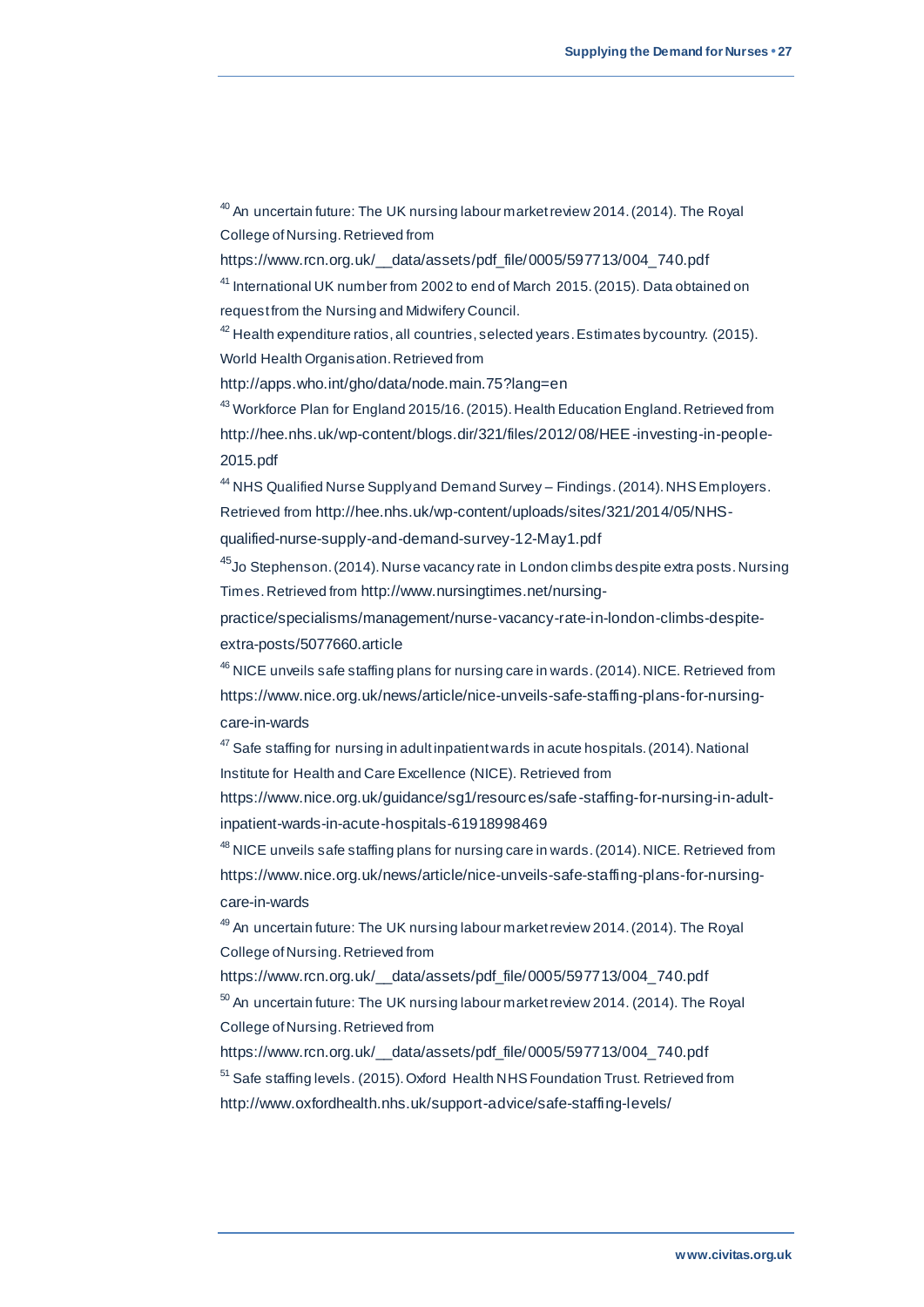$52$  NHS Qualified Nurse Supply and Demand Survey – Findings. (2014). NHS Employers. Retrieved from [http://hee.nhs.uk/wp-content/uploads/sites/321/2014/05/NHS-](http://hee.nhs.uk/wp-content/uploads/sites/321/2014/05/NHS-qualified-nurse-supply-and-demand-survey-12-May1.pdf)

[qualified-nurse-supply-and-demand-survey-12-May1.pdf](http://hee.nhs.uk/wp-content/uploads/sites/321/2014/05/NHS-qualified-nurse-supply-and-demand-survey-12-May1.pdf)

<sup>53</sup> Frontline First: Runaway Agency Spending. (2015). Royal College of Nursing. Retrieved from [http://www.rcn.org.uk/\\_\\_data/assets/pdf\\_file/0005/608684/FF-report-](http://www.rcn.org.uk/__data/assets/pdf_file/0005/608684/FF-report-Agencyspending_final_2.pdf)

[Agencyspending\\_final\\_2.pdf](http://www.rcn.org.uk/__data/assets/pdf_file/0005/608684/FF-report-Agencyspending_final_2.pdf)

<sup>54</sup> Frontline First: Runaway Agency Spending. (2015). Royal College of Nursing. (see earlier)

<sup>55</sup> NHS nurses reaching danger point. (2014). UNISON. Retrieved from

<https://www.unison.org.uk/news/article/2014/04/nhs-nurses-reaching-danger-point/> <sup>56</sup> Sweeney, A et al. (2014). The relationship between therapeutic alliance and service user satisfaction in mental health inpatient wards and crisis house alternatives: A cross -sectional study. PLOS One. Volume 9. Issue 7. Retrieved from [https://www.ucl.ac.uk/core](https://www.ucl.ac.uk/core-study/docs/Sweeney2014)[study/docs/Sweeney2014](https://www.ucl.ac.uk/core-study/docs/Sweeney2014)

 $57$  Boffey, D. (2015). NHS has to recruit one in four nurses from abroad. The Guardian. Retrieved from [http://www.theguardian.com/society/2015/apr/04/nhs-recruits-one-in](http://www.theguardian.com/society/2015/apr/04/nhs-recruits-one-in-four-nurses-from-abroad)[four-nurses-from-abroad](http://www.theguardian.com/society/2015/apr/04/nhs-recruits-one-in-four-nurses-from-abroad)

<sup>58</sup> NHS Qualified Nurse Supply and Demand Survey – Findings. (2014). NHS Employers. Retrieved from [http://hee.nhs.uk/wp-content/uploads/sites/321/2014/05/NHS](http://hee.nhs.uk/wp-content/uploads/sites/321/2014/05/NHS-qualified-nurse-supply-and-demand-survey-12-May1.pdf)[qualified-nurse-supply-and-demand-survey-12-May1.pdf](http://hee.nhs.uk/wp-content/uploads/sites/321/2014/05/NHS-qualified-nurse-supply-and-demand-survey-12-May1.pdf)

<sup>59</sup> An uncertain future: The UK nursing labour market review 2014. (2014). The Royal College of Nursing. Retrieved from

[https://www.rcn.org.uk/\\_\\_data/assets/pdf\\_file/0005/597713/004\\_740.pdf](https://www.rcn.org.uk/__data/assets/pdf_file/0005/597713/004_740.pdf)

 $60$  An uncertain future: The UK nursing labour market review 2014. (2014). The Royal College of Nursing. Retrieved from

[https://www.rcn.org.uk/\\_\\_data/assets/pdf\\_file/0005/597713/004\\_740.pdf](https://www.rcn.org.uk/__data/assets/pdf_file/0005/597713/004_740.pdf) <sup>61</sup> International Recruitment 2015. (2015). The Royal College of Nursing. Retrieved from [https://www.rcn.org.uk/\\_\\_data/assets/pdf\\_file/0007/629530/International](https://www.rcn.org.uk/__data/assets/pdf_file/0007/629530/International-Recruitment-2015.pdf) - [Recruitment-2015.pdf](https://www.rcn.org.uk/__data/assets/pdf_file/0007/629530/International-Recruitment-2015.pdf)

 $62$  Merrifield, N. (2015). Some trusts have lost more than half of overseas nursing recruits. Nursing Times. Retrieved from [http://www.nursingtimes.net/nursing-](http://www.nursingtimes.net/nursing-practice/specialisms/management/exclusive-trusts-hit-by-high-turnover-of-nurses-recruited-from-abroad/5081928.article)

[practice/specialisms/management/exclusive-trusts-hit-by-high-turnover-of-nurses](http://www.nursingtimes.net/nursing-practice/specialisms/management/exclusive-trusts-hit-by-high-turnover-of-nurses-recruited-from-abroad/5081928.article)[recruited-from-abroad/5081928.article](http://www.nursingtimes.net/nursing-practice/specialisms/management/exclusive-trusts-hit-by-high-turnover-of-nurses-recruited-from-abroad/5081928.article)

 $63$  Dreaper, J. (2015). Recruiting foreign nurses 'frustrating and expensive. BBC News Retrieved from <http://www.bbc.co.uk/news/health-33678773>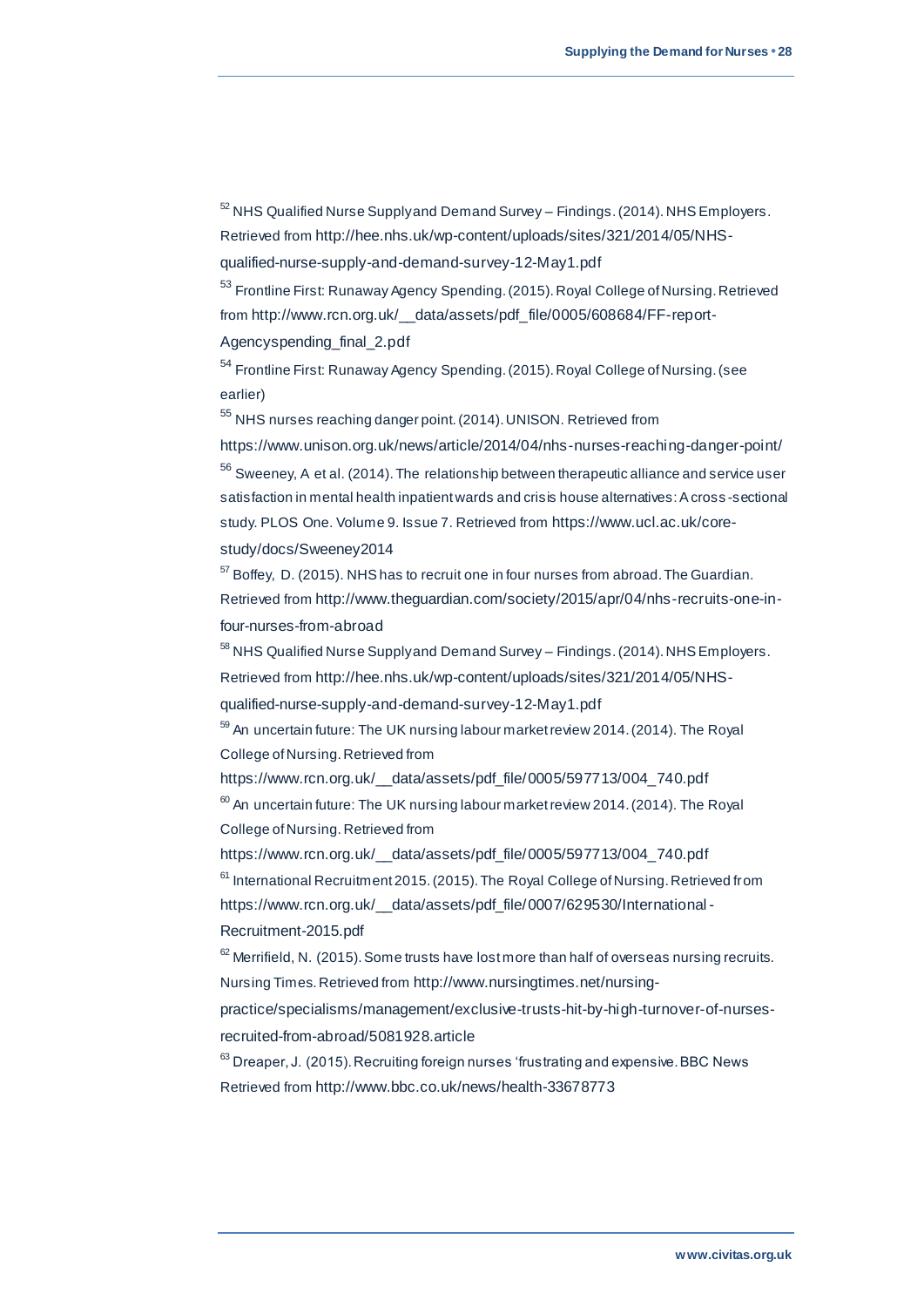$64$  Kassam, A. (2015). Meet the Spanish nurses desperate for a job in the NHS. Retrieved from [http://www.theguardian.com/society/2015/feb/24/spanish-nurses-job-nhs](http://www.theguardian.com/society/2015/feb/24/spanish-nurses-job-nhs-health)[health](http://www.theguardian.com/society/2015/feb/24/spanish-nurses-job-nhs-health)

 $65$  Triggle, N. (2015). Migrant salary rules may cost NHS nurse jobs, union warns. BBC Health. Retrieved from <http://www.bbc.co.uk/news/health-33201189>

<sup>66</sup> International Recruitment 2015. (2015). The Royal College of Nursing. Retrieved from https://www.rcn.org.uk/ data/assets/pdf file/0007/629530/International -[Recruitment-2015.pdf](https://www.rcn.org.uk/__data/assets/pdf_file/0007/629530/International-Recruitment-2015.pdf)

 $67$  Merrifield, N. (2015). Some trusts have lost more than half of overseas nursing recruits. The Nursing Times. Retrieved from [http://www.nursingtimes.net/nursing-](http://www.nursingtimes.net/nursing-practice/specialisms/management/exclusive-trusts-hit-by-high-turnover-of-nurses-recruited-from-abroad/5081928.article)

[practice/specialisms/management/exclusive-trusts-hit-by-high-turnover-of-nurses](http://www.nursingtimes.net/nursing-practice/specialisms/management/exclusive-trusts-hit-by-high-turnover-of-nurses-recruited-from-abroad/5081928.article)[recruited-from-abroad/5081928.article](http://www.nursingtimes.net/nursing-practice/specialisms/management/exclusive-trusts-hit-by-high-turnover-of-nurses-recruited-from-abroad/5081928.article)

<sup>68</sup> Student finance. (2015). UK Government Website. Retrieved from <https://www.gov.uk/student-finance/overview>

<sup>69</sup> Bolton, P. (2015). Student Loan Statistics. House of Commons Library. Breifing Paper No. 1079. Retrieved from <http://www.parliament.uk/briefing-papers/sn01079.pdf>

 $70$  Financial support for pre-registration nursing students. (2015). Health Education England. Retrieved from [http://www.nhscareers.nhs.uk/explore-by-career/nursing/training-to-](http://www.nhscareers.nhs.uk/explore-by-career/nursing/training-to-be-a-nurse/financial-support-for-pre-registration-nursing-students/)

[be-a-nurse/financial-support-for-pre-registration-nursing-students/](http://www.nhscareers.nhs.uk/explore-by-career/nursing/training-to-be-a-nurse/financial-support-for-pre-registration-nursing-students/)

 $71$  McGettigan, A. (2015). The accounting and budgeting of student loans. Higher Education Policy Institute. Report 75. Retrieved from

<http://www.hepi.ac.uk/2015/05/21/accounting-budgeting-student-loans/>

<sup>72</sup> Remit. (2015). Student Loans Company. Retrieved from [http://www.slc.co.uk/about](http://www.slc.co.uk/about-us/remit.aspx)[us/remit.aspx](http://www.slc.co.uk/about-us/remit.aspx)

<sup>73</sup> Morgan, J. (2014) RAB charge debate will perplex future generations says Willetts. Times Higher Education. Retrieved from [https://www.timeshighereducation.com/news/rab-](https://www.timeshighereducation.com/news/rab-charge-debate-will-perplex-future-generations-says-willetts/2013615.article)

[charge-debate-will-perplex-future-generations-says-willetts/2013615.article](https://www.timeshighereducation.com/news/rab-charge-debate-will-perplex-future-generations-says-willetts/2013615.article)

<sup>74</sup> McGettigan, A. (2015). The accounting and budgeting of student loans. Higher Education Policy Institute. Report 75. Retrieved from

<http://www.hepi.ac.uk/2015/05/21/accounting-budgeting-student-loans/>

<sup>75</sup> Making change happen: a transformation fund for the NHS. (2015). The King's Fund. Retrieved from [http://www.kingsfund.org.uk/press/press-releases/making-change](http://www.kingsfund.org.uk/press/press-releases/making-change-happen-transformation-fund-nhs)[happen-transformation-fund-nhs](http://www.kingsfund.org.uk/press/press-releases/making-change-happen-transformation-fund-nhs)

<sup>76</sup> Workforce Plan for England 2015/16. (2015). Health Education England. Retrieved from [http://hee.nhs.uk/wp-content/blogs.dir/321/files/2012/08/HEE-investing-in-people-](http://hee.nhs.uk/wp-content/blogs.dir/321/files/2012/08/HEE-investing-in-people-2015.pdf)[2015.pdf](http://hee.nhs.uk/wp-content/blogs.dir/321/files/2012/08/HEE-investing-in-people-2015.pdf)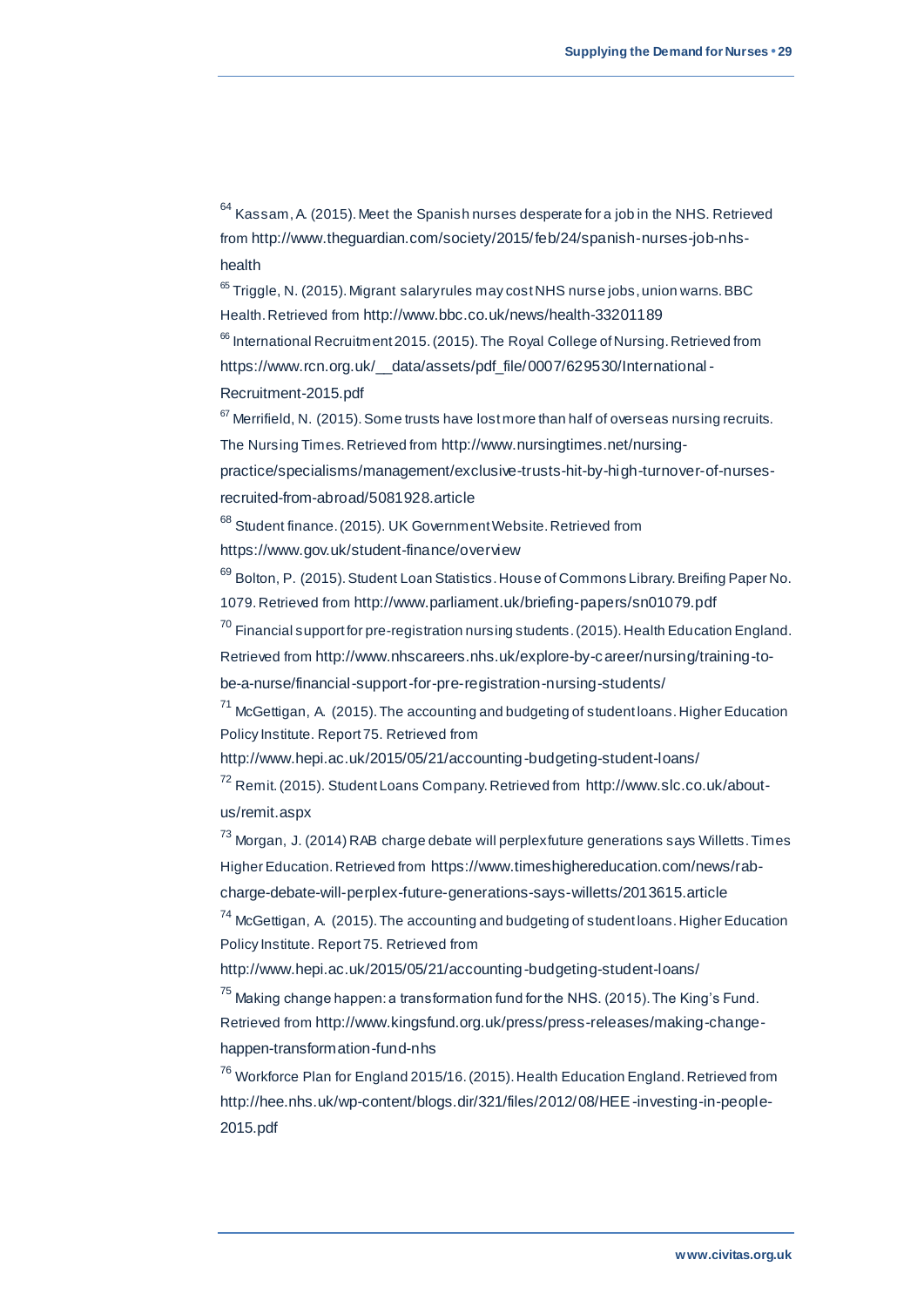$77$  New rules launched to reduce agency spend in the NHS. (2015). Trust Development Authority. Retrieved from [http://www.ntda.nhs.uk/blog/2015/09/01/new-rules-](http://www.ntda.nhs.uk/blog/2015/09/01/new-rules-launched-to-reduce-agency-spend-in-the-nhs/)

[launched-to-reduce-agency-spend-in-the-nhs/](http://www.ntda.nhs.uk/blog/2015/09/01/new-rules-launched-to-reduce-agency-spend-in-the-nhs/)

<sup>78</sup> Frontline First. Runaway agency spending. (2015). Royal College of Nursing. Retrieved from [https://www.rcn.org.uk/\\_\\_data/assets/pdf\\_file/0005/608684/FF-report-Agency](https://www.rcn.org.uk/__data/assets/pdf_file/0005/608684/FF-report-Agency-spending_final_2.pdf)spending final 2.pdf

 $79$  Merrifield, N. (2015). Some trusts have lost more than half of overseas nursing recruits. Nursing Times. Retrieved from [http://www.nursingtimes.net/nursing-](http://www.nursingtimes.net/nursing-practice/specialisms/management/exclusive-trusts-hit-by-high-turnover-of-nurses-recruited-from-abroad/5081928.article)

[practice/specialisms/management/exclusive-trusts-hit-by-high-turnover-of-nurses](http://www.nursingtimes.net/nursing-practice/specialisms/management/exclusive-trusts-hit-by-high-turnover-of-nurses-recruited-from-abroad/5081928.article)[recruited-from-abroad/5081928.article](http://www.nursingtimes.net/nursing-practice/specialisms/management/exclusive-trusts-hit-by-high-turnover-of-nurses-recruited-from-abroad/5081928.article)

 $80$  Dreaper, J. (2015). Recruiting foreign nurses 'frustrating and expensive. BBC News Retrieved from <http://www.bbc.co.uk/news/health-33678773>

<sup>81</sup> International Recruitment 2015. (2015). The Royal College of Nursing. Retrieved from https://www.rcn.org.uk/ data/assets/pdf\_file/0007/629530/International -

[Recruitment-2015.pdf](https://www.rcn.org.uk/__data/assets/pdf_file/0007/629530/International-Recruitment-2015.pdf)

 $82$  Merrifield, N. (2015). Some trusts have lost more than half of overseas nursing recruits. The Nursing Times. Retrieved from [http://www.nursingtimes.net/nursing-](http://www.nursingtimes.net/nursing-practice/specialisms/management/exclusive-trusts-hit-by-high-turnover-of-nurses-recruited-from-abroad/5081928.article)

[practice/specialisms/management/exclusive-trusts-hit-by-high-turnover-of-nurses](http://www.nursingtimes.net/nursing-practice/specialisms/management/exclusive-trusts-hit-by-high-turnover-of-nurses-recruited-from-abroad/5081928.article)[recruited-from-abroad/5081928.article](http://www.nursingtimes.net/nursing-practice/specialisms/management/exclusive-trusts-hit-by-high-turnover-of-nurses-recruited-from-abroad/5081928.article)

<sup>83</sup> Britton, J. & Crawford, C. (2015). There's more to higher education funding than the RAB charge. Institute for Fiscal Studies. Retrieved from

<http://www.ifs.org.uk/publications/7673>

<sup>84</sup> Adult nurse salary and conditions. (2015). Prospects. Retrieved from [http://www.prospects.ac.uk/adult\\_nurse\\_salary.htm](http://www.prospects.ac.uk/adult_nurse_salary.htm)

<sup>85</sup> Registered Nurse (RN) Salary (United Kingdom). (2015). PayScale. Retrieved from [http://www.payscale.com/research/UK/Job=Registered\\_Nurse\\_\(RN\)/Salary](http://www.payscale.com/research/UK/Job=Registered_Nurse_(RN)/Salary)

<sup>86</sup> Crawford, C. & Jin. W. (2014). Payback time? Student debt and loan repayments: what will the 2012 reforms mean for graduates? IFS Report R93. Institute for Fiscal Studies.

<sup>87</sup> Loan Cancellation. (2015). The Student Loans Company. Retrieved from

<http://www.slc.co.uk/services/loan-repayment/loan-cancellation.aspx>

88 What can I do with my degree? History. (2015). Prospects. Retrieved from [http://www.prospects.ac.uk/options\\_history.htm](http://www.prospects.ac.uk/options_history.htm)

<sup>89</sup> What can I do with my degree? Psychology. (2015). Prospects. Retrieved from [http://www.prospects.ac.uk/options\\_psychology.htm](http://www.prospects.ac.uk/options_psychology.htm)

 $90$  Investing in people. For Health and Healthcare. Workforce Plan for England. Proposed Education and Training Commissions for 2014/15. (2014). Health Education England.